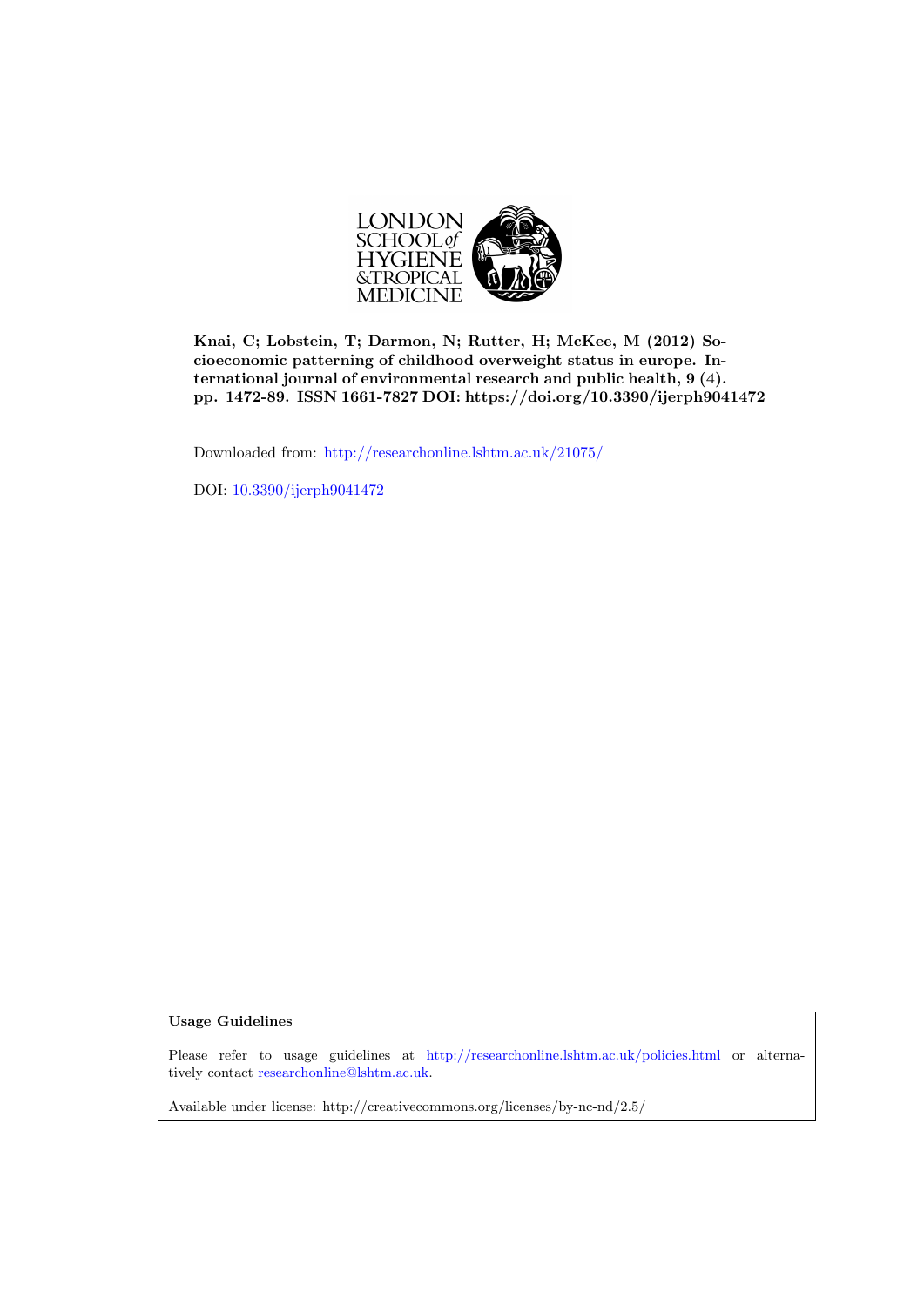*Int. J. Environ. Res. Public Health* **2012**, *9*, 1472-1489; doi:10.3390/ijerph9041472

**OPEN ACCESS**

International Journal of **Environmental Research and Public Health ISSN 1660-4601** www.mdpi.com/journal/ijerph

*Article*

# **Socioeconomic Patterning of Childhood Overweight Status in Europe**

**Cécile Knai 1,\*, Tim Lobstein 2 , Nicole Darmon <sup>3</sup> , Harry Rutter <sup>1</sup> and Martin McKee <sup>1</sup>**

- <sup>1</sup> London School of Hygiene & Tropical Medicine, 15–17 Tavistock Place, London WC1H 9SH, UK; E-Mails: harry.rutter@lshtm.ac.uk (H.R.); martin.mckee@lshtm.ac.uk (M.M.)
- <sup>2</sup> International Association for the Study of Obesity, Charles Darwin House, 12 Roger Street, London WCIN 2JU, UK; E-Mail: tlobstein@iaso.org
- <sup>3</sup> INRA, UMR1260, INSERM, UMR1062, Nutrition, Obesity and Risk of Thrombosis, Faculté de Médecine, Aix-Marseille University, F-13385, Marseille, France; E-Mail: nicole.darmon@univ-amu.fr
- **\*** Author to whom correspondence should be addressed; E-Mail: cecile.knai@lshtm.ac.uk; Tel.: +44-207-958-8155; Fax: +44-207-927-2701.

*Received: 17 February 2012; in revised form: 8 March 2012 / Accepted: 16 March 2012 / Published: 16 April 2012*

**Abstract:** There is growing evidence of social disparities in overweight among European children. This paper examines whether there is an association between socioeconomic inequality and prevalence of child overweight in European countries, and if socioeconomic disparities in child overweight are increasing. We analyse cross-country comparisons of household inequality and child overweight prevalence in Europe and review withincountry variations over time of childhood overweight by social grouping, drawn from a review of the literature. Data from 22 European countries suggest that greater inequality in household income is positively associated with both self-reported and measured child overweight prevalence. Moreover, seven studies from four countries reported on the influence of socioeconomic factors on the distribution of child overweight over time. Four out of seven reported widening social disparities in childhood overweight, a fifth found statistically significant disparities only in a small sub-group, one found non-statistically significant disparities, and a lack of social gradient was reported in the last study. Where there is evidence of a widening social gradient in child overweight, it is likely that the changes in lifestyles and dietary habits involved in the increase in the prevalence of overweight have had a less favourable impact in low socio-economic status groups than in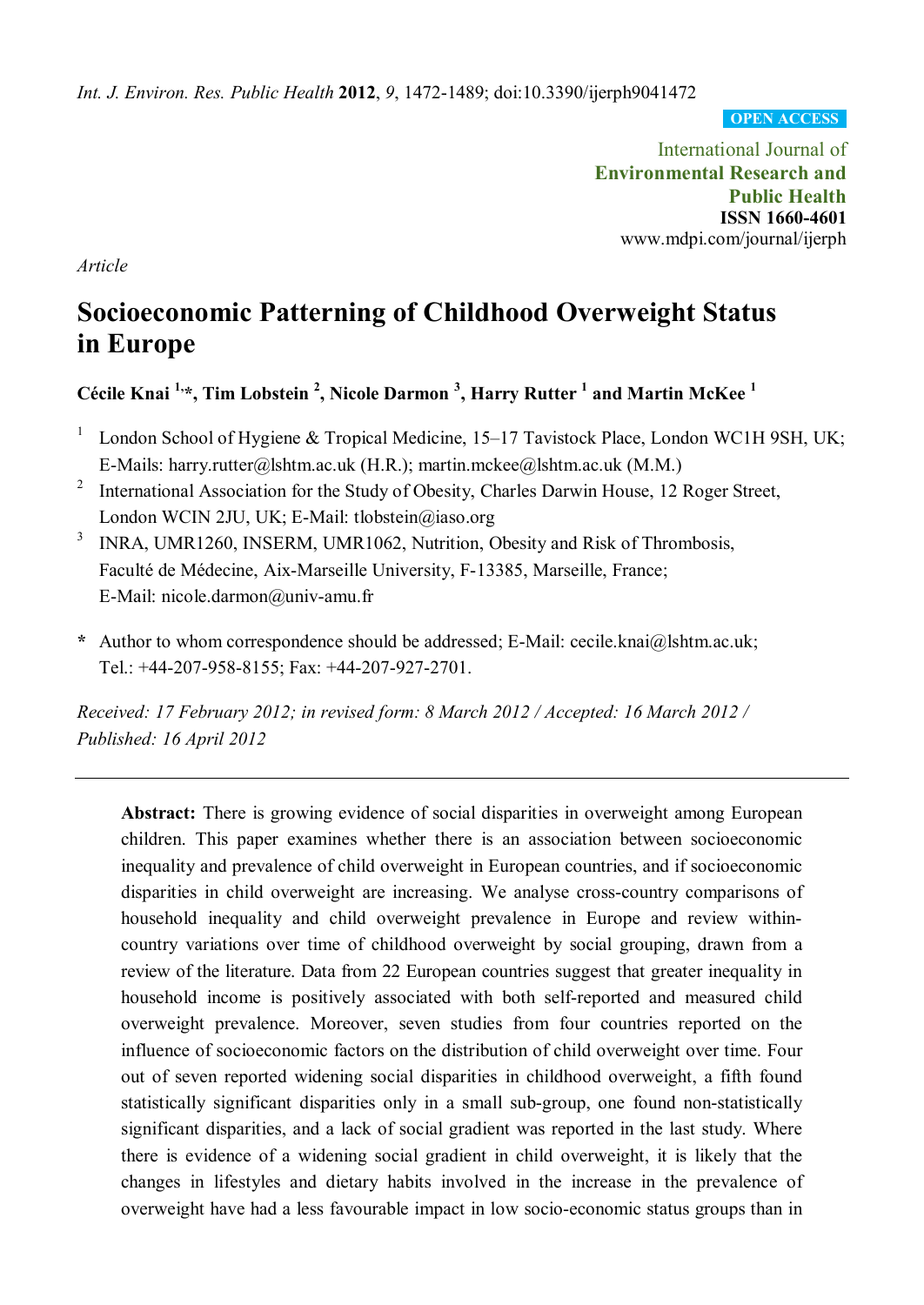the rest of the population. More profound structural changes, based on population-wide social and environmental interventions are needed to halt the increasing social gradient in child overweight in current and future generations.

**Keywords:** overweight; social gradient; child; Europe

## **1. Introduction**

A social gradient in overweight runs through European and other developed countries, with those who are poorest the most likely to be overweight [1–9]. Although the prevalence of overweight has increased across the population of these countries, the rise has not been as severe among the wealthiest parts of the population, leading to widening social disparities among adults [4,8,10–16]. The reasons underpinning these trends are varied, and differ across contexts and cultures. It is possible that greater structural inequalities within a society lead those in the most deprived groups to experience greater daily financial and other constraints; this in turn may adversely influence their opportunities for an active, healthy lifestyle [17]. Equally, obesity prevention interventions (and treatment) may be less successful among lower-income groups than amongst those with higher incomes [18]. Any obesity prevention interventions may well influence social categories differentially, and in those populations with the greatest disparities there may be larger numbers whom these interventions do not reach. There may also be a tendency for members of certain minority ethnic groups to have elevated levels of obesity. These trends may in part be due to socio-economic differences, including greater exposure to environments conducive to weight gain, but may also reflect culturally-specific health-related behaviour patterns [19–21] and, in a few cases, differences in genetic susceptibility [22].

The trends and patterns of social inequality in child overweight have, until recently, been less intensively explored even though the trajectory of childhood overweight prevalence in Europe has risen sharply in recent decades [23–26]. There have been some signs of levelling off [27–31] but also indications to the contrary, illustrated by a renewed rise in obesity in French children, after ten years of stabilization [32,33]. Despite these fluctuations and differences, the prevalence of child overweight (including obesity) in Europe is extremely high, particularly for children from socioeconomically deprived backgrounds [10,34–36]. Socioeconomic differences seem to emerge as early as three years of age [37]; Howe *et al.* [38] modelled the social patterning of obesity from 2 to 10 years and socioeconomic differentials in Body Mass Index (BMI) began to emerge at 4 years.

This may be a relatively recent phenomenon. In an analysis of the 1958 British Birth Cohort and their offspring, Pinot de Moira *et al.* [39] found negligible socioeconomic inequality in childhood obesity in 1958, but among the offspring of these individuals (born between 1982 and 1987), higher socioeconomic status was associated with lower adiposity. Moreover the social patterning of childhood obesity exists irrespective of whether child weight is self-reported or measured. The 2005/6 WHO Health Behaviour in School-aged Children Survey reported a significant negative association between family affluence and self-reported overweight and obesity, with children from more deprived families more likely to be obese or overweight, especially in Western Europe [35]. A 2008 systematic review of studies on the association between socioeconomic status and childhood overweight concluded that this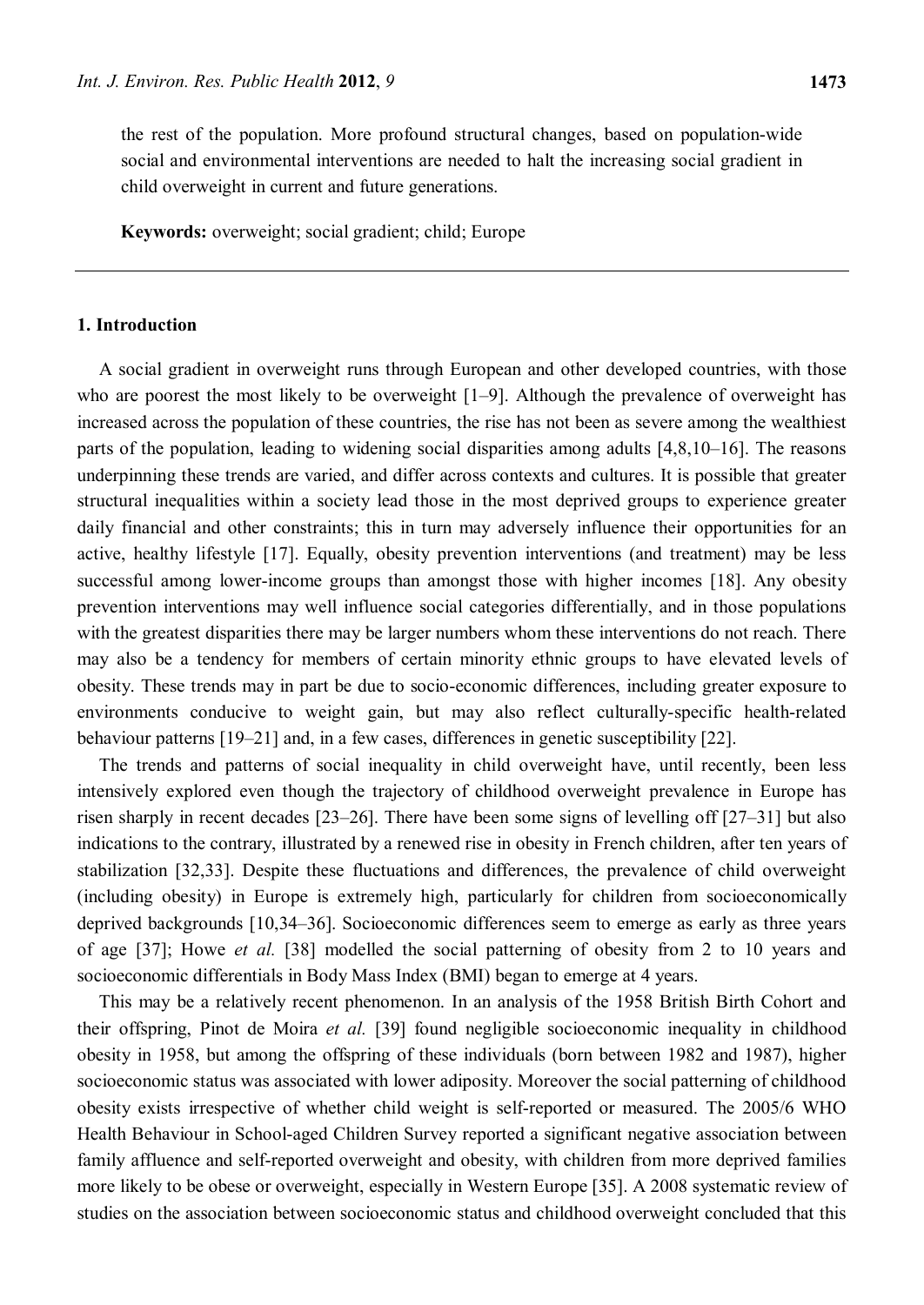pattern now predominates in wealthier European countries [34]. Many of these countries have been monitoring their data over recent years. Some of the most vivid examples come from England's National Child Measurement Programme 2009/2010, which suggests that obesity prevalence among the most deprived 10% of Reception (year 1 of school) and Year 6 children is approximately twice as high as for among in the least deprived  $10\%$  (Figure 1).





Source: prepared by the National Obesity Observatory 2011 (www.noo.org.uk) using data from the National Child Measurement Programme 2009/10. Notes: Child obesity: BMI ≥95th centile of the UK90 growth reference; Deprivation deciles assigned using the Index of Multiple Deprivation 2010; Reception = 1st year of primary school.

This paper asks two questions. First, is there an association between socioeconomic inequality and prevalence of child overweight in European countries? Second, is there evidence that social disparities in child overweight are changing over time? We address the first question by means of a cross-sectional comparison of data on inequality and overweight, and the second question by means of a review of published literature. We conclude by discussing some of the potential explanatory factors for the widening of the social gradient in child overweight.

#### **2. Methods**

## *2.1. Cross-Country Comparisons*

There are many different ways of expressing inequalities. For this work information on the degree of inequality in national populations was obtained from the UNICEF report on the wellbeing of children in economically advanced countries in which the authors consider what they term the 'relative inequality in income in households with children' for the year 2008 [40]. Details of the methods used are given in the report, which provides data for 22 European countries. This is the gap between the median and the 10th percentile of household incomes for households with children, expressed as a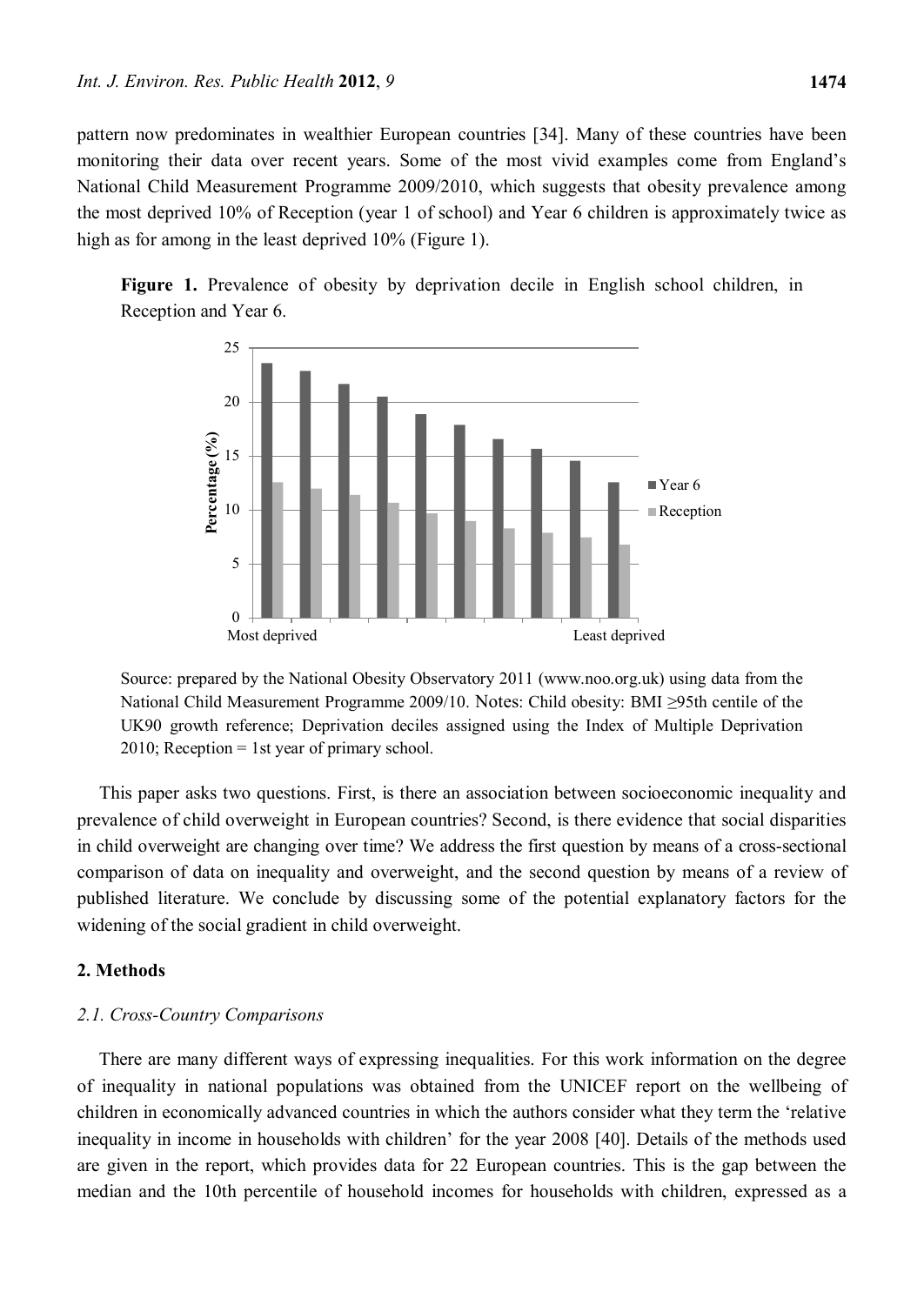percentage of the median income. This approach captures the magnitude of the lower tail of the distribution, without introducing distortions that may be caused by small number of extreme values [40].

National data for overweight in children as near to the year 2008 as possible were obtained from two sources. The first provides the combined overweight prevalence derived from children's self-reported heights and weights in the Health Behaviour of School Children Study [35] which included 35 European surveys conducted over the period 2005–2006. Data for children aged 11 years at the time of survey were taken for those countries for which household inequalities data were also available. Prevalence for boys and for girls was averaged for the present analysis.

Self-reported data can be affected by reporting bias, including bias affected by inequality. A second set of overweight prevalence data was obtained from surveys of measured heights and weights, as reported by the OECD [41]. Although these data are collected from surveys undertaken in countries in different years, using different methodologies and different age groups, they are the best available data prior to and including 2008 for measured overweight prevalence in children in Europe. Both sources have strengths and weaknesses, with the first offering international comparability, but at the cost of potential reporting bias, while the second offers unbiased values but at the cost of loss of comparability of sampling.

In both surveys of children's heights and weights, overweight was defined as Body Mass Index greater than a threshold cut-off for children recommended by the International Obesity Task Force and published by Cole *et al.* [42]. Analysis of the relation between overweight prevalence and household inequality used linear correlation for unadjusted data (Excel CORREL function © Microsoft Office).

## *2.2. Review of Literature on the Social Gradient in Childhood Overweight in European Countries*

A standardised search strategy was applied across five databases: Pubmed, MEDLINE/Ovid, CAB Abstracts, EMBASE, and Web of Knowledge. Search terms included 'children', 'obesity', 'overweight', as well as 'inequality' ('disparity', 'gap', 'social gap', 'socioeconomic inequality'); 'increase' (and synonyms); social gradient; and the list of European countries. The reference list of included studies and other relevant publications were also scanned for any references to potentially eligible studies not captured in the database searches. Only studies published in English were considered. Studies were included if they reported trends in the social gradient in overweight or overweight in child populations of European countries. Quality criteria for eligibility of the studies were inclusion of at least two time points, specified measure(s) of social stratification, explicitly defined population being studied (by age, geographical settings), and specified method of weight assessment (either self-reported or measured). Upon completion of the electronic searches, results were merged and duplicates removed. Citations were screened against the eligibility criteria. We present a narrative summary of the included studies in terms of study characteristics' and results.

# **3. Results**

#### *3.1. Results for Cross-Country Comparisons*

Table 1 shows the data obtained for household income inequalities and overweight prevalence. The measure of household inequality ranged from 39.4 (Norway) to 56.6 (Greece). Self-reported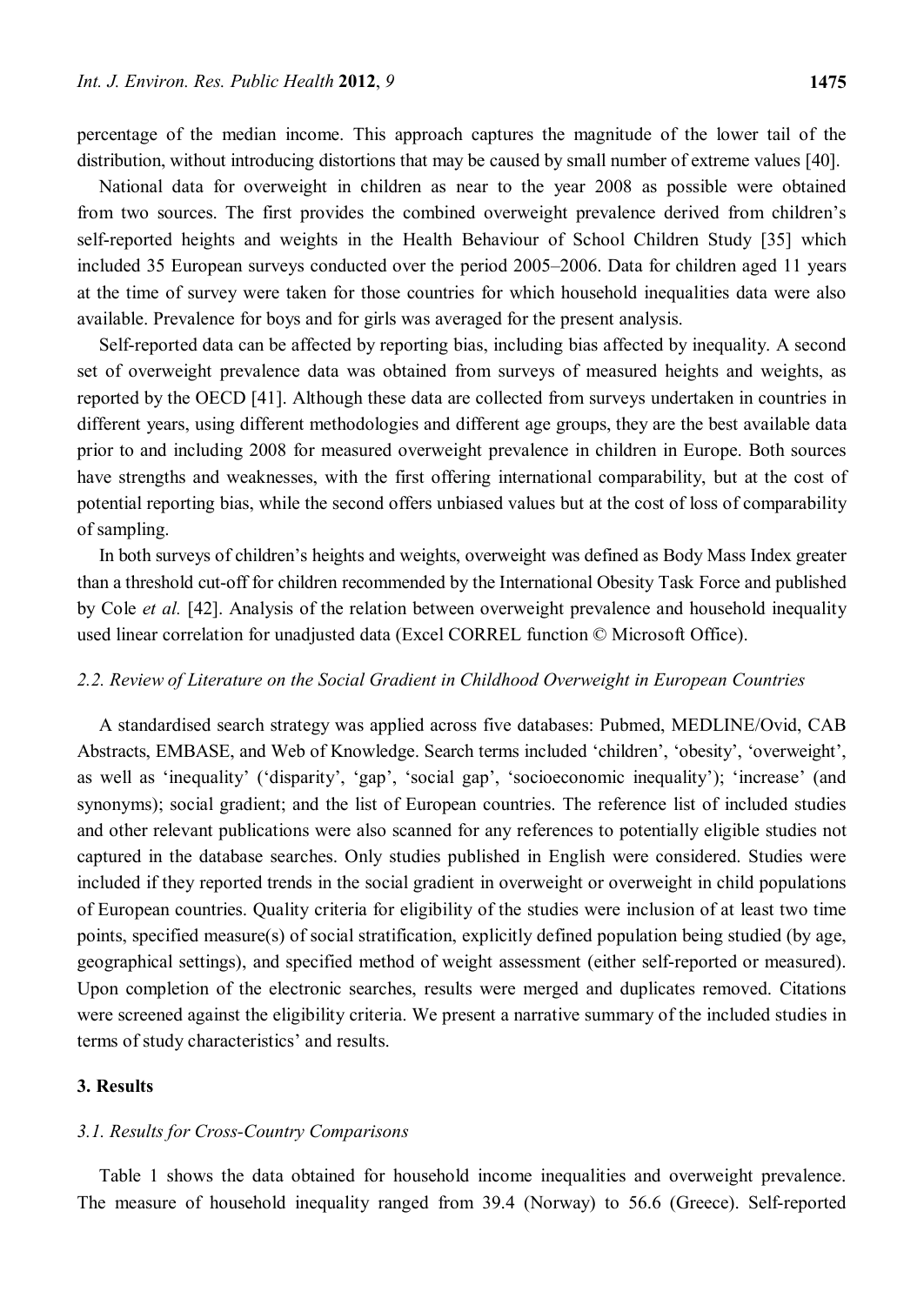heights and weights gave a range of overweight prevalence values from 5% of children (Switzerland) to 23% (Portugal). Measured heights and weights gave a range of overweight prevalence values between 9% (Slovakia) and 33% (Italy and Spain). The correlation between the two measures of overweight prevalence was  $r = 0.70$  indicating some unexplained variation, and therefore both measures were separately compared with the measure of household inequality.

|                | Income inequality *:<br>households with | Overweight prevalence<br>(self-reported, | Overweight prevalence<br>(measured, year and |
|----------------|-----------------------------------------|------------------------------------------|----------------------------------------------|
|                | children, 2008 <sup>a</sup> (%)         | 2005–2006, age 11) $^{\rm b}$            | age-range stated) <sup>c</sup>               |
| Greece         | 56.6                                    | 18                                       | 22 (2003) 13-17                              |
| Portugal       | 56.2                                    | 23                                       | $32(2003)$ 7-9                               |
| Spain          | 56                                      | 19                                       | 33 (2000) 13-14                              |
| Italy          | 54.1                                    | 20                                       | 33 (2006) 8-9                                |
| Poland         | 51.2                                    | 13                                       | $14(2001)$ 7-9                               |
| Belgium        | 50.6                                    | $9 *$                                    | $22(2005)$ 4-15                              |
| United Kingdom | 50.1                                    | $15**$                                   | 32 (2004/8) 5-17**                           |
| Slovakia       | 48.9                                    | 10                                       | $9(1999) 11-17$                              |
| Germany        | 48.1                                    | 11                                       | $20(2002)$ 5-17                              |
| Ireland        | 47.4                                    | 16                                       | $25(2007)$ 4-13                              |
| Luxembourg     | 46.4                                    | 12                                       |                                              |
| Hungary        | 44.6                                    | 17                                       | $19(2005)$ 7-18                              |
| Switzerland    | 44.3                                    | 5                                        | $15(2007)6-13$                               |
| Czech Republic | 43.7                                    | 19                                       | $21(2005) 6 - 17$                            |
| Finland        | 41.9                                    | 18                                       |                                              |
| France         | 41.6                                    | 10                                       | $19(2006) 11-17$                             |
| Netherlands    | 41.5                                    | 6                                        | $16(2003)$ 5-16                              |
| Sweden         | 41.2                                    | 8                                        | $22(2001)6-13$                               |
| Iceland        | 40.2                                    | 12                                       | 23 (2003) 9                                  |
| Austria        | 40                                      | 11                                       | $20(2003)$ 8-12                              |
| Denmark        | 39.7                                    | 10                                       | $14(1997)$ 5-16                              |
| Norway         | 39.4                                    | $\,8\,$                                  | $16(2005)$ 3-17                              |

**Table 1.** Cross country measures of income inequality and child overweight prevalence (%) in 22 European countries, ordered by income inequality.

Source: <sup>a</sup> UNICEF 2010 [40], <sup>b</sup> WHO Health Behaviour of School-age Children 2005/6 [35], <sup>c</sup> OECD [41]. \* 'relative inequality in income in households with children' for the year 2008, based on the gap between the median and the 10th percentile of household incomes for households with children, expressed as a percentage of the median income value. **\*\*** unweighted average of two regions.

Figures 2a and 2b show the relation between household inequality and overweight prevalence using self-reported heights and weights (Figure 2a) and measured heights and weights (Figure 2b). These figures suggest that worsening household income inequality is positively associated with both self-reported and measured child overweight prevalence. Analyses using Pearson correlation coefficients gave values of  $r = 0.60$  ( $p < 0.01$ ) and  $r = 0.55$  ( $p < 0.02$ ) respectively.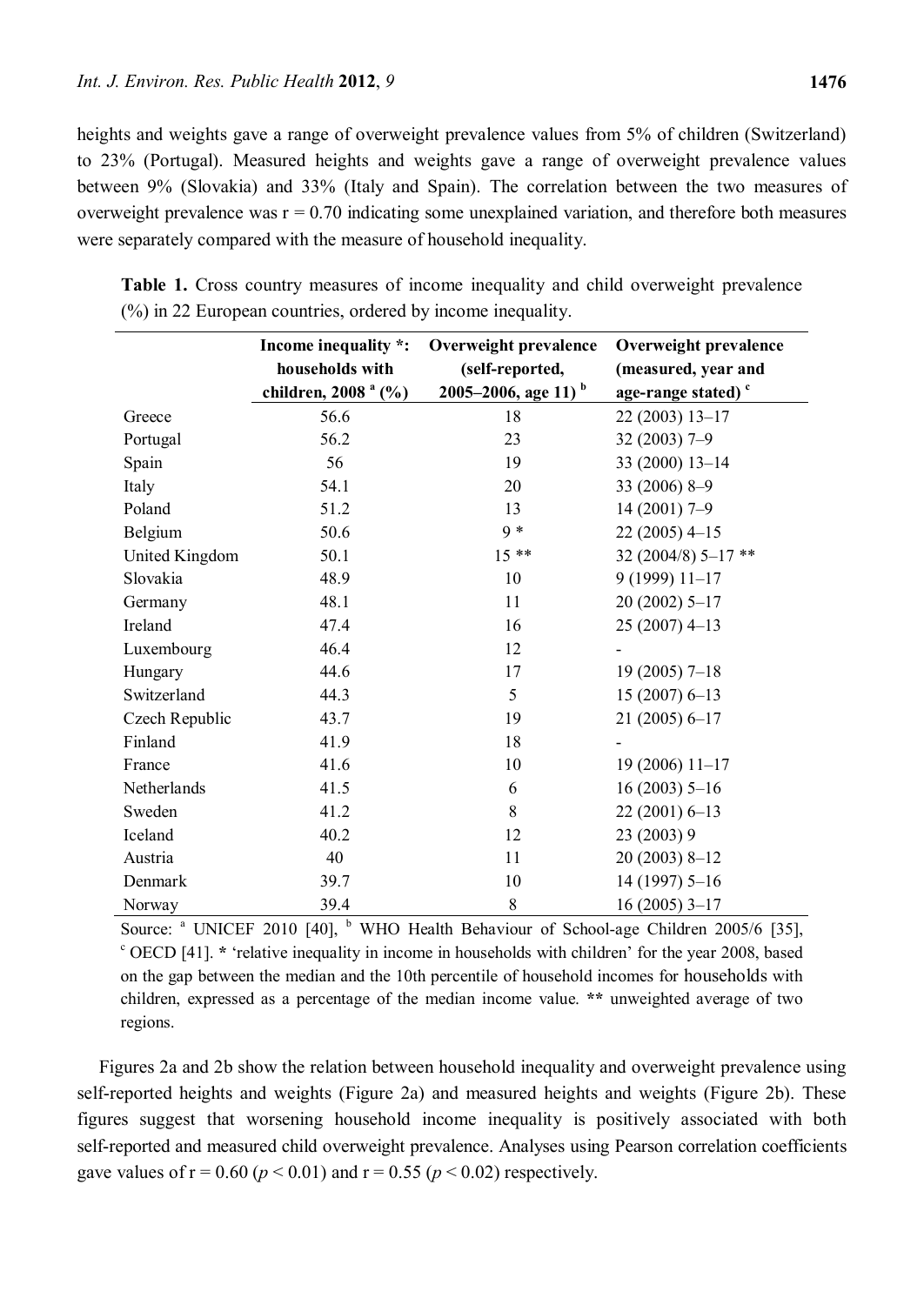**Figure 2.** (**a**) Household income inequality by child self-reported overweight; (**b**) Household income inequality by child measured overweight.



Source: UNICEF 2010 [40] and WHO Health Behaviour of Schoolage Children 2005/6 [35]. Pearson correlation coefficients  $r = 0.60$  $(p < 0.01)$ . Overweight prevalence= self-reported, 2005–06, age 11; Household inequality = Household income inequality.



Source: UNICEF 2010 [40] and OECD [41]. Pearson correlation coefficients:  $r = 0.55$  ( $p < 0.02$ ). Overweight prevalence= measured, year and age-range stated in Table 1; Household inequality  $=$ Household income inequality.

# *3.2. Variations in Childhood Overweight by Social Grouping over Time*

#### 3.2.1. Description of Studies

The search strategy yielded 128 citations. After removing duplicates and screening, seven studies met the eligibility criteria [43–49], reporting trend data on child overweight prevalence and socioeconomic status (SES) measures since 2000 and from European countries. The measures of child SES included occupation of the head of the household, parental education, social class, and composite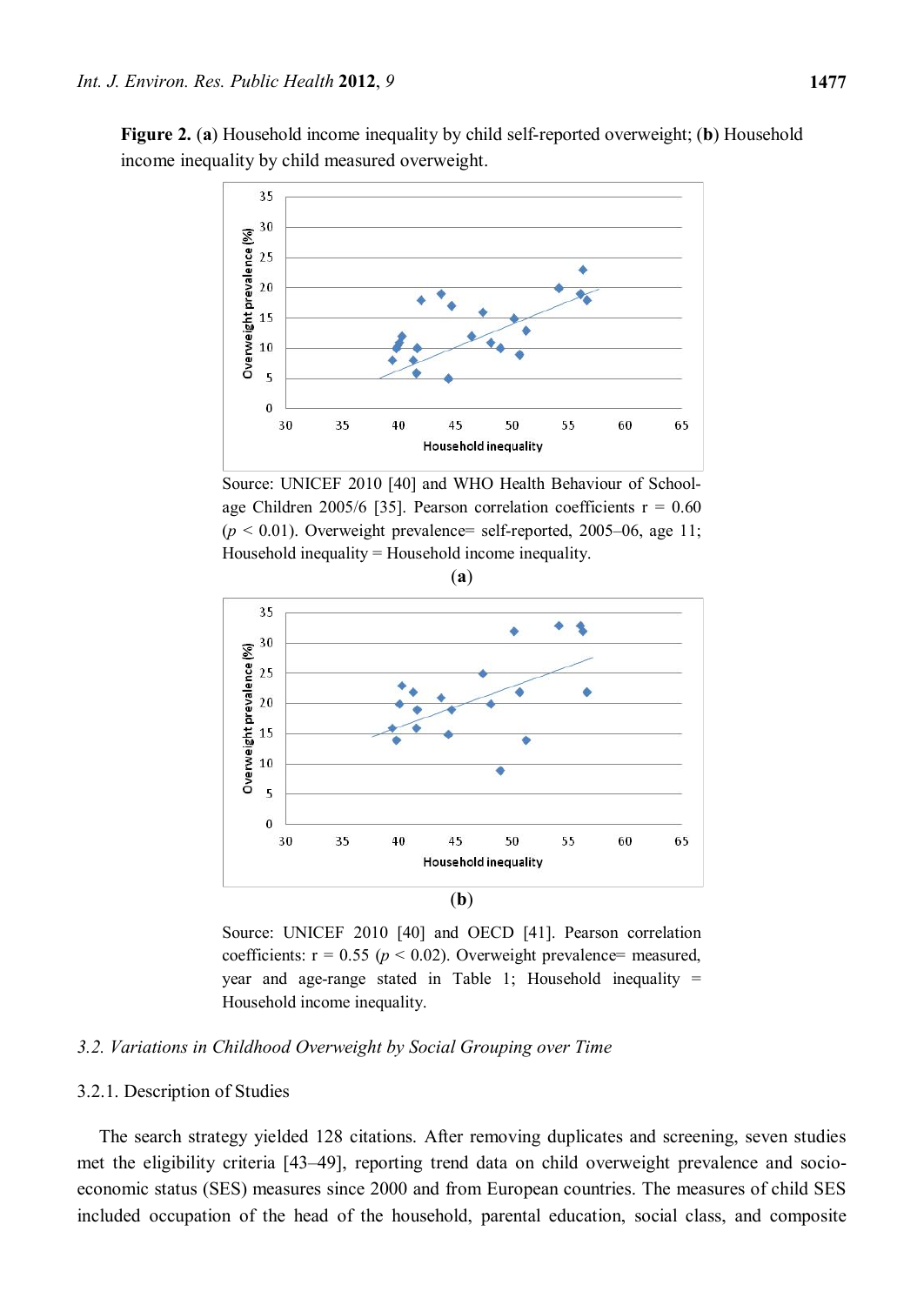scores. One study was conducted in each of Belgium [49] and Finland [44]; two in France [43,45]; and the remaining three in the UK [46–48].

#### 3.2.2. Influence of Socioeconomic Factors on the Distribution of Child Overweight over Time

Seven studies from four countries reported on the influence of socioeconomic factors in the distribution of child overweight over time (Table 2). Four [45,47–49] out of seven studies reported widening social disparities in childhood overweight, a fourth found statistically significant disparities only in a small subgroup [44], one found non-statistically significant disparities [46], and a lack of social gradient was reported in the seventh study [43].

Spiegelaere *et al*. [49] conducted a retrospective cohort study on a sample of young adolescents from the Brussels region, in five social groups defined according to parental profession, assessing their overweight status at age 12 and again at age 15; social inequalities increased between the two examinations, significantly so for the least advantaged social group. Romon *et al.* [45] compared two cross-sectional surveys of children in the final year of nursery school in the city of Lille (France), using parental occupation and social class as indicators of child socioeconomic status. Weight status of the 5-year-old study subjects differed as a function of social class over time: in 1989 there were no significant differences between social classes whereas in 1999 there was a clear difference between classes both for overweight. This was not confirmed by Lioret *et al.* [43] in their investigation of a social gradient in overweight among 3–14 year olds, using data from two cross sectional national food consumption surveys. Though the prevalence of childhood overweight was significantly and inversely correlated to all SES indicators, there was no change in social gradient of childhood overweight over time, from 1998 to 2007. Similarly, in Finland, Kautiainen *et al.* [44] investigated associations between time trends in adolescent overweight prevalence and socioeconomic status, analysing 14 successive Adolescent Health and Lifestyle Survey (AHLS) against a range of SES indicators. Overall there were no observed socioeconomic differences in overweight trends over time, though they did find a nonsignificant increasing trend in the prevalence of overweight in 12-year-old girls with the least educated mothers. In the UK, three studies indicate that the social gradient in childhood overweight may be increasing. In their analysis of 3 year-old entrants to the National Community Child Health Database over eleven years, Brunt *et al.* [46] found a non- statistically significant greater rate of increase of overweight in children from the most deprived areas compared with those from the least deprived. Semmler *et al.* investigated changes in child BMI over time with respect to parental weight status, comparing two sociodemographically similar subsets of the Twins Early Development Study [47]. They found an increasing social gradient in their cohort, with changes in adiposity from ages 4 to 11 in relation to familial SES: at age 11, significantly more children from more deprived families (29%) than less deprived families (17%) were overweight. Moreover their findings indicated a strong influence of parental weight. They found a significant interaction between parental weight status and familial socioeconomic status for change in BMI over time: among families with lean parents, changes in child overweight were similar across socioeconomic groups, however in families with obese parents children from lower SES families gained 0.70 BMI SD scores (SD scores or z-scores represents the deviation compared with an average child of the same sex and age) compared with a gain of only 0.24 BMI SD scores for children from higher SES families. In their analysis of annual Health Survey for England data from 1997 to 2007, Stamatakis and colleagues [48] reported an increasing and statistically significant social gradient in the overweight of 5–10 year old children over time. The socioeconomic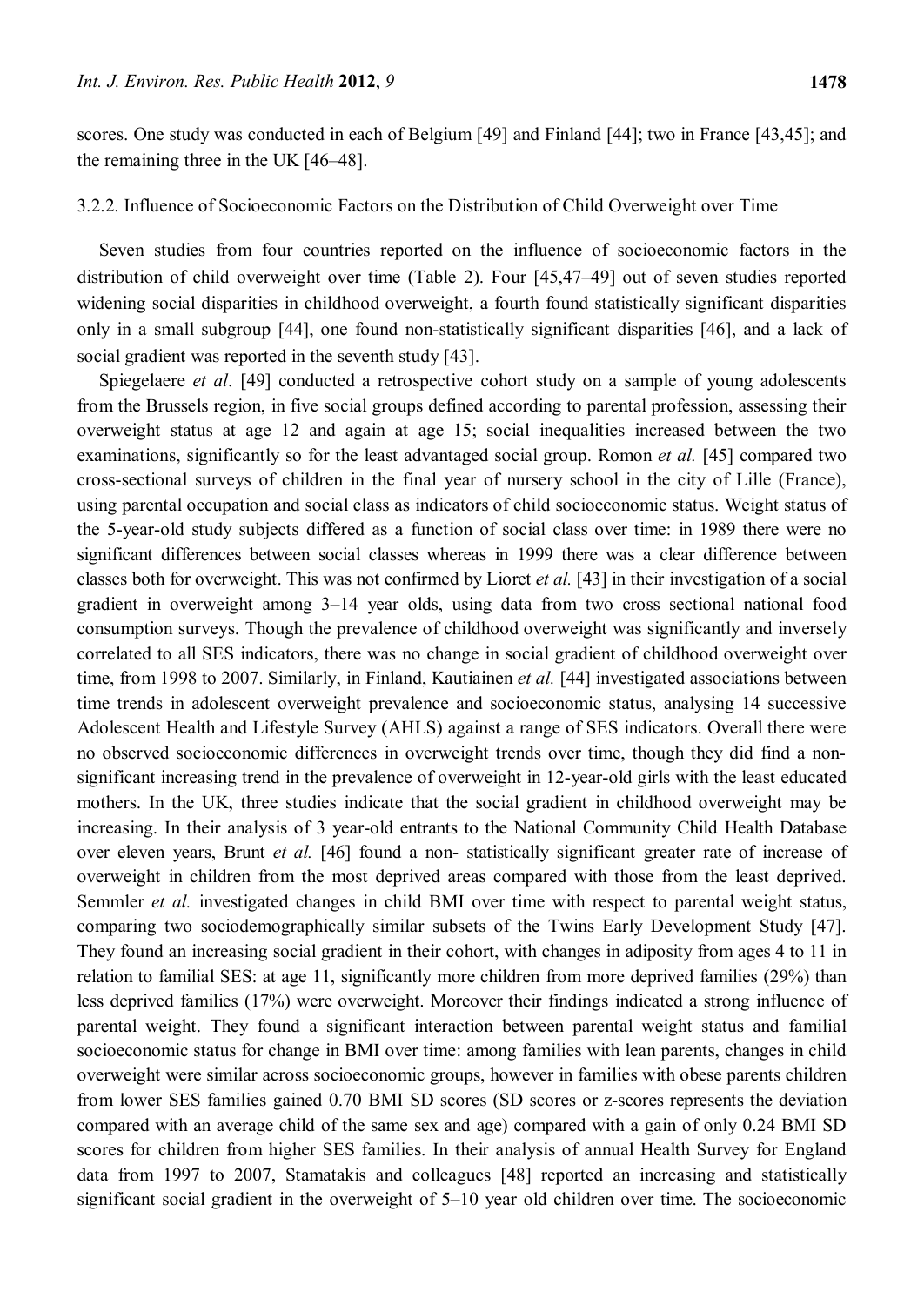position score gradient also increased over time, reaching statistical significance in 2006/7 for boys' overweight, at which point the overweight prevalence in the most deprived group was twice than that in the least deprived groups. Similar gradients in girls' overweight were found.

## **4. Discussion**

#### *4.1. Strengths and Limitations*

This paper contributes to our understanding of social inequalities in child obesity in European countries, providing evidence of a widening social gap within child populations.

A first limitation of our review is that we relied on published studies rather than analysing existing survey data from European countries directly. Second, while the data on self-reported heights and weights refer to a very narrow age range, those on measured heights and weights refer to children belonging to very different age groups, drawing on heterogeneous data sets gathered using different methods. This underscores the importance of collecting comparable data. A third limitation is that we do not know if the measured height and weight data were gathered on representative samples of children. The fourth limitation was the restriction of our focus to European countries. By failing to capture the global perspective on the social gradient in childhood obesity we may have missed out on identifying valuable contextual information.

# *4.2. Potential Explanations in Those Studies Showing a Widening of the Social Gradient in Childhood Obesity in Europe*

Among the studies reviewed, four reported significant widening of the social gradient, while three found no significant change, or widening only in a sub-group. None found a significant narrowing. What factors might explain the widening gap where one is observed? Biological and behavioural risk factors for overweight exist at every stage of life and are exacerbated by socioeconomic deprivation [50]. These relationships and effects are complex, often intergenerational [51], and likely grounded in parental risk factors [52–55].

Parental overweight is identified as one of the strongest risk factors for childhood obesity [47,56,57]. Maternal weight also has an important influence on child outcomes [58]: an underweight pregnant woman influences the likelihood of obesity in later life for the fetus via mechanisms involved in *in utero* programming [59] and an overweight pregnant woman has greater risk of delivering a high birth-weight infant (>4,000 g) which in turn can increase the risk of childhood and adult obesity [59,60].

Behavioural risk factors, most notably maternal smoking during pregnancy, have also been shown to confer added long-term risk to children, combining low birth weight with later weight gain [53,61]. A social gradient in smoking has been observed during the third trimester of pregnancy, in France, with pregnant women in lowest level occupations smoking increasingly from 1995–2003 but women in management positions smoking less over the same period [62–64]. Mothers in more deprived circumstances are also less likely to breastfeed their newborns [53], and to introduce unmodified cow's milk too early [65,66]. This is likely to increase inequalities as breastfeeding confers protection against childhood obesity [67]. Moreover, women who are already overweight before pregnancy are less likely to initiate breastfeeding and more likely to discontinue breastfeeding earlier than do normal weight women [68–71].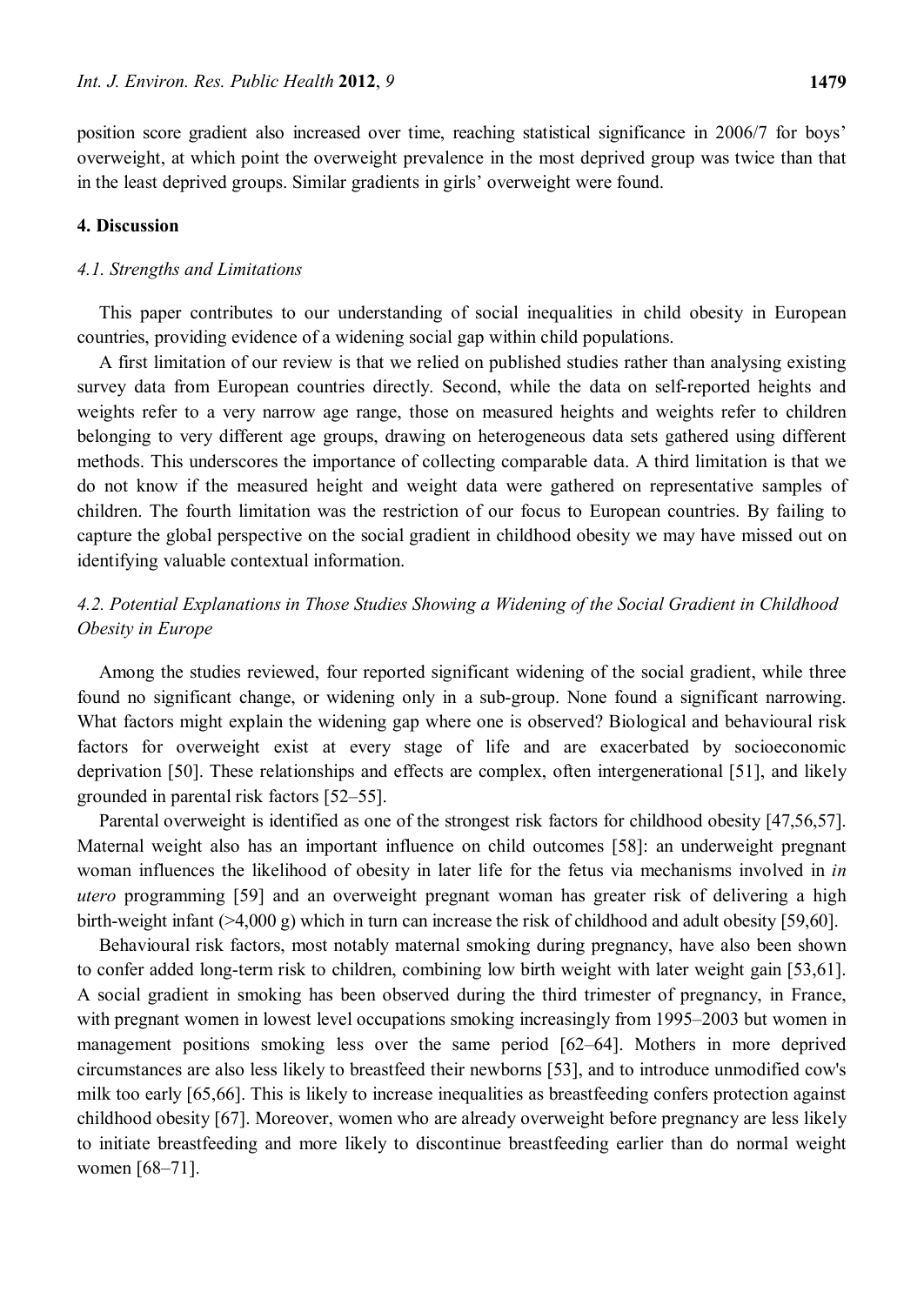| ID                                | Country   | <b>Years</b><br>range | <b>Study design</b>                                                                                                                   | <b>Characteristics of</b><br>study subjects                                                    | <b>Indicators of child SES</b>                                                                                                                                                                                                                                                                                      | <b>Results</b>                                                                                                                                                                                                                                                                                                                            |
|-----------------------------------|-----------|-----------------------|---------------------------------------------------------------------------------------------------------------------------------------|------------------------------------------------------------------------------------------------|---------------------------------------------------------------------------------------------------------------------------------------------------------------------------------------------------------------------------------------------------------------------------------------------------------------------|-------------------------------------------------------------------------------------------------------------------------------------------------------------------------------------------------------------------------------------------------------------------------------------------------------------------------------------------|
| <b>Brunt</b><br>2008 [46]         | <b>UK</b> | $1995 -$<br>2005      | National Community Child<br>Health Database (NCCHD),<br>over 11 years                                                                 | $N = 3756 - 4548$<br>per year<br>3-year-old children<br>in South Wales                         | Townsend Material Deprivation Score,<br>which comprises assessments of<br>unemployment, overcrowding, home<br>and car ownership                                                                                                                                                                                     | Non-statistically significant greater rate of<br>increase of overweight in children from the<br>most deprived areas compared with those<br>from the least deprived.                                                                                                                                                                       |
| Kautiainen<br>et al.<br>2009 [44] | Finland   | $1979-$<br>2005       | 14 cross-sectional surveys,<br>the Adolescent Health and<br>Lifestyle Survey (AHLS)<br>(biennial)                                     | $N = 3105 - 8390$<br>per year<br>$12-18$ year olds<br>(nationally<br>representative<br>sample) | Family structure (1 or 2 parents), degree<br>of urbanization, area of residence, father<br>or guardian's occupational status,<br>school achievement, mother and<br>father's employment status, mother's<br>education level                                                                                          | The increase in the prevalence of<br>overweight over time did not differ between<br>age groups. However an increasing trend<br>over time in the prevalence of overweight<br>was seen in 12-year-old girls with the least<br>educated mothers, whereas among the other<br>girls no statistically significant change was<br>seen over time. |
| Lioret<br>et al.<br>2009 [43]     | France    | 1998-<br>2007         | Comparison of 2 cross<br>sectional food consumption<br>surveys (INCA 1, 1998/9<br>and INCA 2, 2006/7)                                 | $N = 1034$<br>$3-14$ year olds                                                                 | Health of household occupation and<br>level of education; variables describing<br>household wealth.                                                                                                                                                                                                                 | Though the prevalence of childhood<br>overweight was significantly and inversely<br>correlated to all SES indicators, there was<br>no change in the strong inverse SES<br>gradient of childhood overweight over time,<br>from 1998 to 2007                                                                                                |
| Romon<br>et al.<br>2005 [45]      | France    | 1989-<br>1999         | Comparison of<br>cross-sectional surveys of<br>children in the final year of<br>nursery school in the city of<br>Lille, 1989 and 1999 | $N = 705$ in 1989<br>and 1258 in 1999)<br>5 year old nursery<br>children                       | Occupation of the father or occupation<br>of the single parent. Occupation divided<br>into four classes: (I) Professional and<br>managerial occupations; (II)<br>Intermediate occupations (Employees,<br>own account workers); (III) lower<br>occupations (technical, semi routine and<br>routine); (IV) unemployed | The change in the prevalence of overweight<br>over time differed as a function of social<br>class: in 1989 there were no significant<br>differences between social classes whereas<br>in 1999 there was a clear difference<br>between classes both for overweight<br>$(p = 0.0005)$ and obesity $(p = 0.04)$ .                            |

**Table 2.** Characteristics of seven included studies.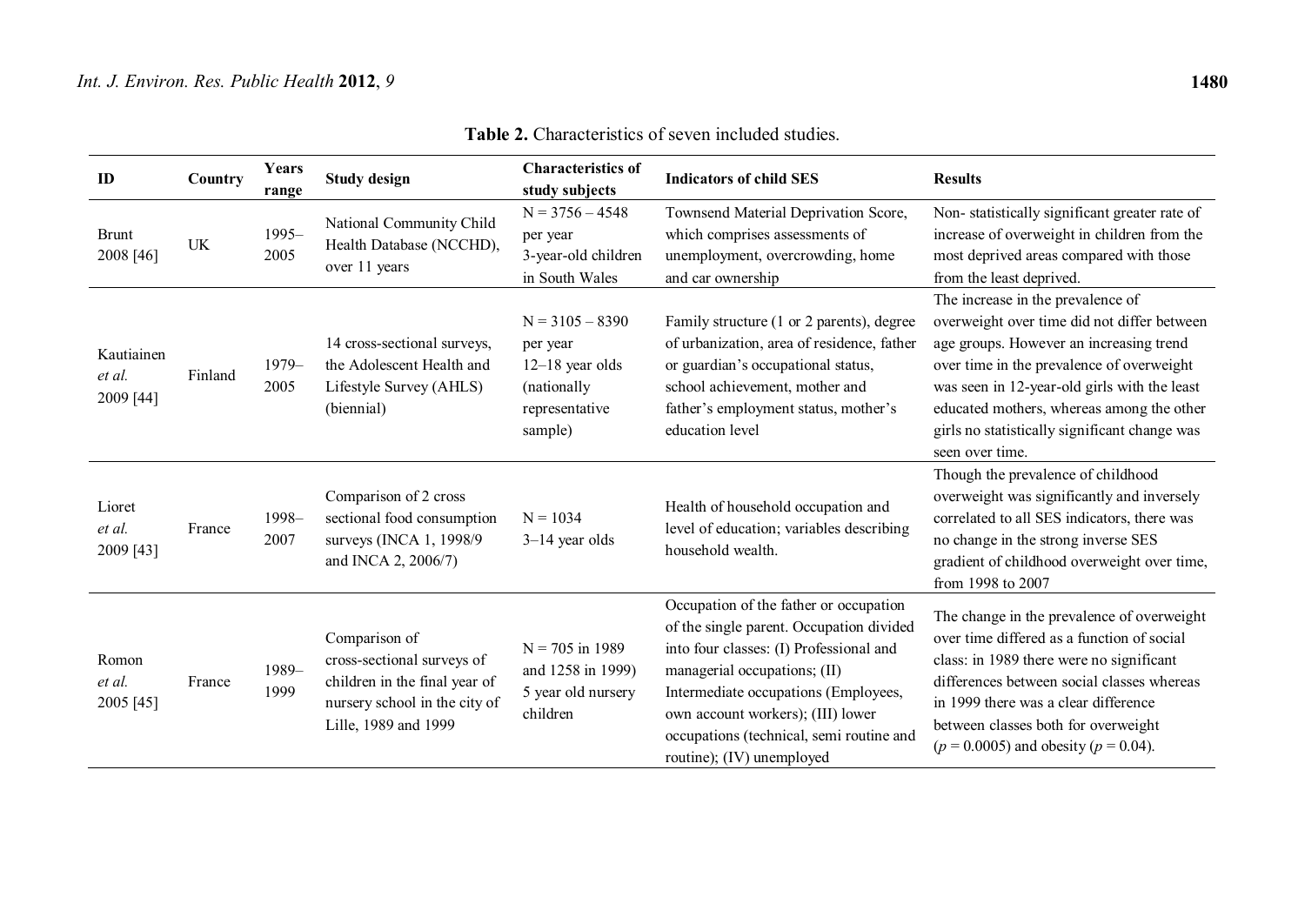| ID                                         | Country   | Years<br>range | <b>Study design</b>                                                                                                                                                                | <b>Characteristics of</b><br>study subjects                                                                                      | <b>Indicators of child SES</b>                                                                                                                                                                                                                                                                                                                 | <b>Results</b>                                                                                                                                                                                                                                                                                                                                                                                                                                                                                                                                                    |
|--------------------------------------------|-----------|----------------|------------------------------------------------------------------------------------------------------------------------------------------------------------------------------------|----------------------------------------------------------------------------------------------------------------------------------|------------------------------------------------------------------------------------------------------------------------------------------------------------------------------------------------------------------------------------------------------------------------------------------------------------------------------------------------|-------------------------------------------------------------------------------------------------------------------------------------------------------------------------------------------------------------------------------------------------------------------------------------------------------------------------------------------------------------------------------------------------------------------------------------------------------------------------------------------------------------------------------------------------------------------|
| Semmler<br>et al.<br>2009 [47]             | <b>UK</b> | 1998-<br>2005  | Subsample from the Twins<br>Early Development Study.<br>Comparison of<br>socio-demographically and<br>geographically matched<br>families on the basis of<br>parental weight status | $N = 346$ children<br>aged 4 (1998/9) and<br>followed up 7 years<br>later                                                        | 'Family SES' refers to maternal<br>education:<br>Lower $SES = GCSE$ or less<br>Higher $SES = A$ level or above                                                                                                                                                                                                                                 | The change in adiposity from ages 4 to 11<br>differed as a function of familial SES: at age<br>11, significantly more children from lower<br>SES families (29%) than higher families<br>$(17%)$ were overweight<br>$(P = 0.046)$ .                                                                                                                                                                                                                                                                                                                                |
| De<br>Spiegelaere<br>et al. 1998<br>$[49]$ | Belgium   | 1988-<br>1994  | Retrospective cohort study<br>on a sample of 12–15 year<br>old adolescents born<br>between 1976 and 1979,<br>taken from six school<br>medical centres in Brussels<br>region.       | $N = 2607$<br>adolescents aged<br>about 12 at 1st<br>examination and<br>about 15 years at<br>the 2nd, from five<br>social groups | Five social groups were defined<br>according to parents' professions<br>(Upper management/professionals,<br>white collar workers, active self-<br>employed and technicians, active<br>manual workers, unemployed and<br>dependent on state assistance) and the<br>status of their activity (active or<br>inactive: out of work, invalid, etc.) | Social inequalities in obesity increased<br>between the first and second examination<br>approximately two years apart: for the whole<br>sample, there was a significant increase in the<br>prevalence of obesity in the least-favoured<br>social group<br>$(+3.3\% (+/- 2.7\%)).$                                                                                                                                                                                                                                                                                 |
| Stamatakis<br>et al. 2010<br>$[48]$        | UK        | 1997-<br>2007  | Ten cross-sectional surveys,<br>the Health Survey for<br>England (annual, omitting<br>1999)                                                                                        | $5-10$ year old<br>children                                                                                                      | Socioeconomic position was a<br>composite score based on family<br>household income (quintiles) and social<br>class scales (I, II, III manual, III non<br>manual, IV and V), based on occupation<br>of the head of the household.                                                                                                              | The gradient in the prevalence between high<br>and low income groups was significant for<br>overweight in boys ( $p = 0.04$ ) and girls<br>$(P = 0.003)$ in 2006/7 and for obesity in girls<br>in 2002/3 ( $p = 0.001$ ), 2004/5<br>$(p = 0.005)$ and 2006/7 $(p = 0.04)$ . The<br>socioeconomic position (SEP) score gradient<br>also increased over time, reaching<br>significance in 2006/7 for boys' overweight<br>$(p < 0.001)$ and obesity $(p = 0.002)$ when<br>obesity prevalence in the low SEP score group<br>was twice than that in the higher groups. |

**Table 2.** *Cont.*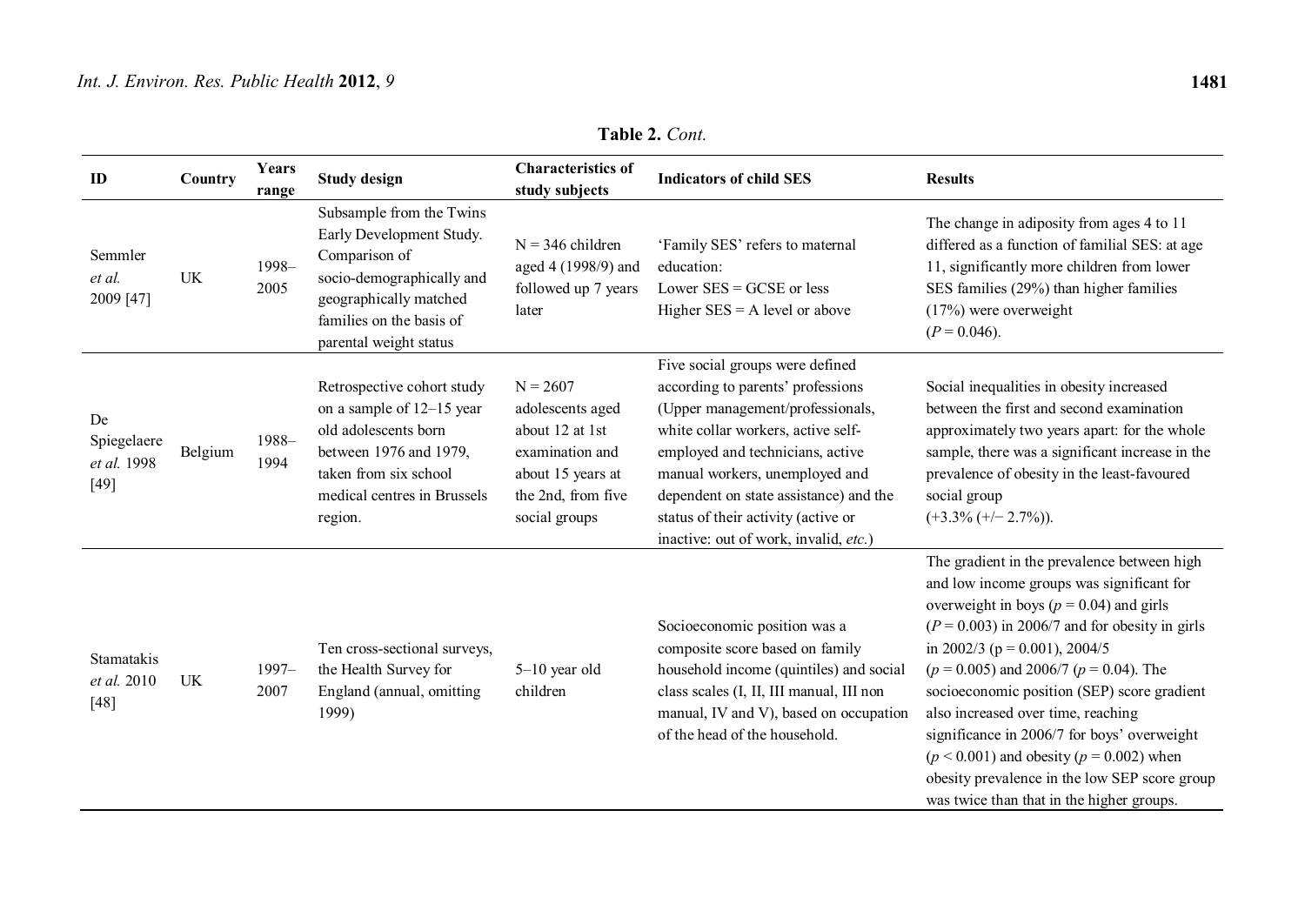In young children, psychosocial and socioeconomic deprivation are independently important risk factors for obesity [72], with a higher likelihood of reported poor psychological well-being and lower life satisfaction, which are in turn associated with risk of weight gain [56,73].

The evidence on the role of, and inequalities in, food and nutritional status is well-established. Household food insecurity has been linked to childhood and adolescent overweight [74,75], and has a dietary pattern: children living in more deprived circumstances tend to eat less fresh fruit and vegetables but more sugar and sweets, fats, processed meats, salty snacks and soft drinks compared with those from higher income households [73,76]. Cribb *et al.* [77] found that lower maternal education was associated with unhealthier food choices in 10 year old British children. Recent data from the HBSC study [35] and the DAFNE study (24 European countries) [78] confirm that lower socioeconomic status is associated with more frequent and higher availability of soft drinks in the household, and higher reported consumption levels. There may also be a social gradient in sedentary behaviours, physical activity and access to physical activity facilities in young people [35,79–84]. A clear social gradient in sedentary behaviour is seen in recent data from France where children of workers will spend twice as long watching television and playing video games than children of fathers with a management level job [85].

Families confronting poverty and insecurity will face competing priorities and constraints that may lead to unintended disinvestment in health and healthy behaviours [50]. Thus the widening social gradient in childhood obesity in some populations may partly be due to healthy eating and physical activity being considered a low priority in deprived households [48,86–88]. Moreover, in many settings, the cost of healthy eating may be considerably higher than the alternatives, especially where access to fresh supplies is difficult, as is the case in many deprived areas [89].

#### *4.3. Implications for Further Research*

Studies are needed to identify groups that are particularly vulnerable to obesity across Europe, to provide a better understanding of the factors and circumstances promoting this inequality [90], and whether and how they are changing over time. Research on the socioeconomic gradient in objectively measured health behaviours in children (as risk factors for obesity) is warranted. Further analyses of repeated surveys will continue to clarify the relation between socioeconomic status and obesity and how it changes over time. Longitudinal studies would provide further information, from a life-course perspective, on the health consequences of excess body weight, and on whether these differ between countries. Both quantitative and qualitative research are needed to understand the complexities of the association between socioeconomic status and obesity. Moreover further research taking into consideration the multiple socioeconomic indicators of overweight as well as particular risk factors will be essential if we are to understand fully the relationship between social status and child obesity [7,48,91]. Socioeconomic status can be measured by many indicators [26]. Child socioeconomic status is much harder to ascertain than adult status as it is usually reported either by the parent or the child, and can include parental education or occupation, family income or a composite measure derived from these indicators (such as a deprivation score [46]. In a review by Shrewsbury & Wardle [34], parental education showed the most consistent inverse relationship with the risk of child obesity, as compared to parental occupation or income. The authors drew on a theoretical framework proposed by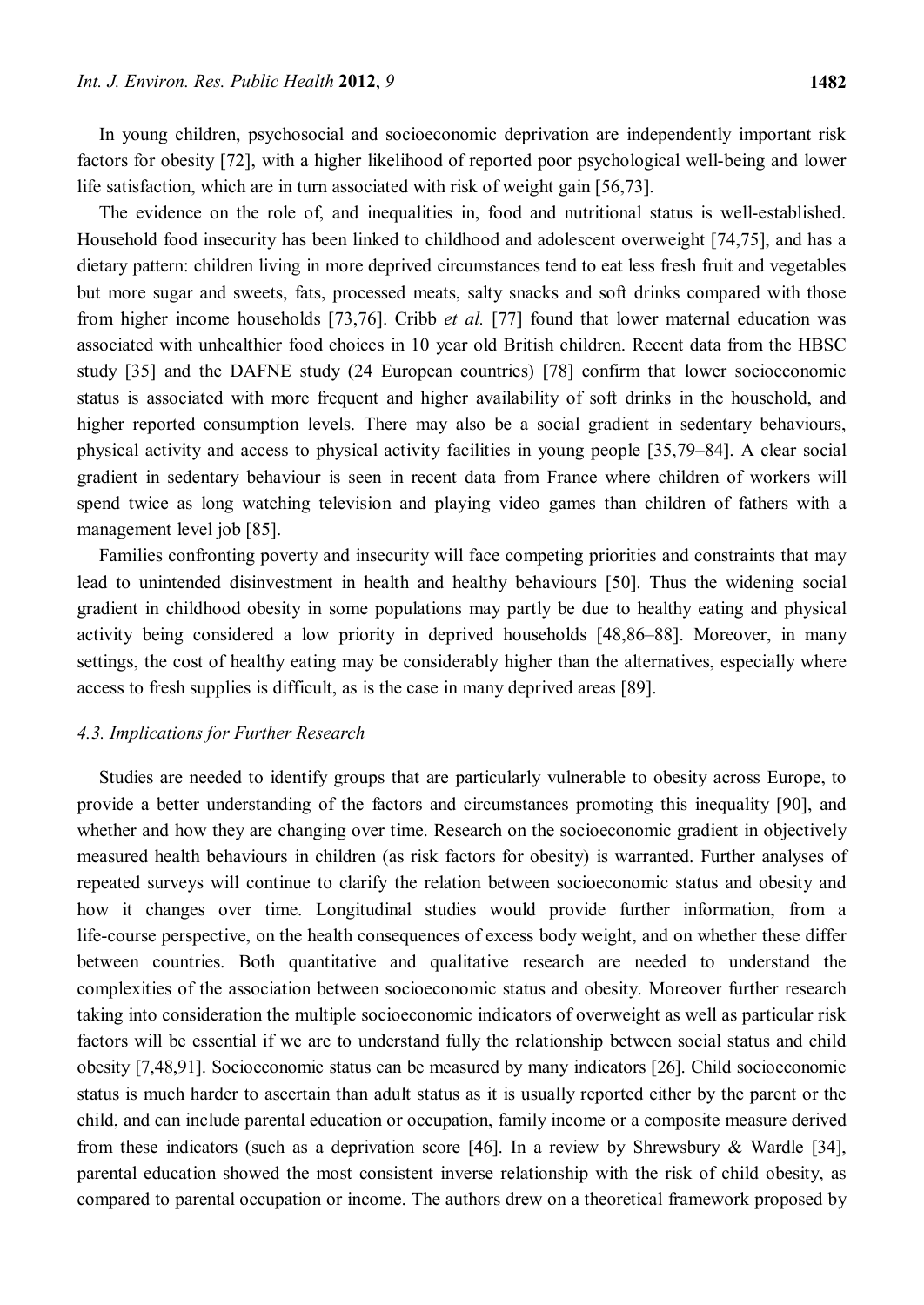Sobal wherein socioeconomic indicators operate differently to influence weight gain. Thus, where parental education is relatively stable and may influence knowledge and beliefs of children, parental occupation or income status may be less stable and may influence lifestyle and access to resources [92]. Complicating the relationship further are factors such as ethnicity. As in adults, there appears to be evidence that certain minority ethnic child populations are disproportionately vulnerable to obesity: a 2005 German study of migrant children entering primary school found substantial differences in overweight prevalence according to immigrant status. The researchers found that mothers' educational status explained much of the variation, and that a behavioural factor—a high level of use of television during the week—in combination with the level of maternal education accounted for virtually all the ethnic differences [93].

#### **5. Conclusion**

There is good evidence for an association between childhood obesity and deprivation in Europe. The reasons underpinning this association, and the apparent widening social gradient in overweight in some studies, are not straightforward. However, it is likely that they include factors acting throughout the life course, as well as differential exposure to risk factors and, potentially, differential effects of exposure to such factors, both shaped by the social circumstances in which children find themselves. However, on the basis of what is already known about child development, it is likely that effective strategies will include investment in promoting health in early childhood (including *in utero*) as a means to enhance cognitive development and learning potential, embedded within comprehensive policies that consider all aspects of the environments within which children grow and develop.

# **Conflict of Interest**

The authors declare no conflicts of interest.

# **References**

- 1. Martinez, J.A.; Kearney, J.M.; Kafatos, A.; Paquet, S.; Martinez-Gonzalez, M.A. Variables independently associated with self-reported obesity in the European Union. *Public Health Nutr.* **1999**, *2*, 125–133.
- 2. Molarius, A.; Seidell, J.C.; Sans, S.; Tuomilehto, J.; Kuulasmaa, K. Educational level, relative body weight, and changes in their association over 10 years: An international perspective from the WHO MONICA Project. *Am. J. Public Health* **2000**, *90*, 1260–1268.
- 3. Cavelaars, A.E.; Kunst, A.E.; Mackenbach, J.P. Socio-economic differences in risk factors for morbidity and mortality in the European Community: An international comparison. *J. Health psychol.* **1997**, *2*, 353–372.
- 4. Mackenbach, J.P.; Stirbu, I.; Roskam, A.J.; Schaap, M.M.; Menvielle, G.; Leinsalu, M.; Kunst, A.E.; European Union Working Group on Socioeconomic Inequalities in Health. Socioeconomic inequalities in health in 22 European countries. *N. Engl. J. Med.* **2008**, *358*, 2468–2481.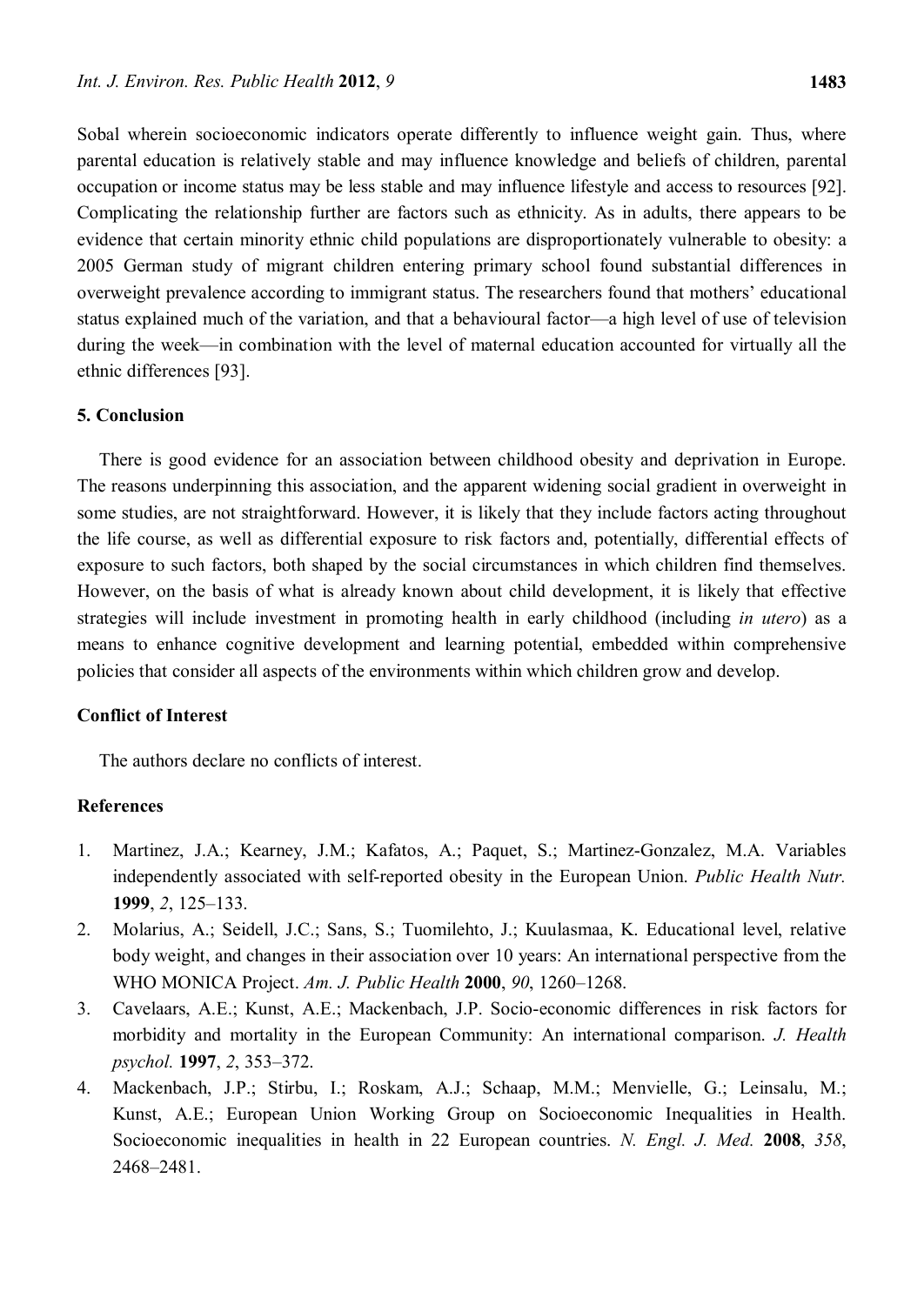- 5. Giskes, K.; van Lenthe, F.J.; Turrell, G.; Kamphuis, C.B.; Brug, J.; Mackenbach, J.P. Socioeconomic position at different stages of the life course and its influence on body weight and weight gain in adulthood: A longitudinal study with 13-year follow-up. *Obesity (Silver Spring)* **2008**, *16*, 1377–1381.
- 6. Wardle, J.; Griffith, J. Socioeconomic status and weight control practices in British adults. *J. Epidemiol. Community Health* **2001**, *55*, 185–190.
- 7. Wardle, J.; Waller, J.; Jarvis, M.J. Sex differences in the association of socioeconomic status with obesity. *Am. J. Public Health* **2002**, *92*, 1299–1304.
- 8. Zaninotto, P.; Head, J.; Stamatakis, E.; Wardle, H.; Mindell, J. Trends in obesity among adults in England from 1993 to 2004 by age and social class and projections of prevalence to 2012. *J. Epidemiol. Community Health* **2009**, *63*, 140–146.
- 9. Sobal, J.; Stunkard, A.J. Socioeconomic status and obesity: A review of the literature. *Psychol. Bull.* **1989**, *105*, 260–275.
- 10. OECD. *Obesity and the Economics of Prevention: Fit not Fat*; OECD: Paris, France, 2010.
- 11. Borodulin, K.; Makinen, T.; Fogelholm, M.; Lahti-Koski, M.; Prattala, R. Trends and socioeconomic differences in overweight among physically active and inactive Finns in 1978–2002. *Prev. Med.* **2007**, *45*, 157–162.
- 12. LahtiI-Koski, M.; Vartiainen, E.; Mannisto, S.; Pietinen, P. Age, education and occupation as determinants of trends in body mass index in Finland from 1982 to 1997. *Int. J. Obes. Related Metab. Disord.* **2000**, *24*, 1669–1676.
- 13. Charafeddine, R.; Van Oyen, H.; Demarest, S. Trends in social inequalities in obesity: Belgium, 1997 to 2004. *Prev. Med.* **2009**, *48*, 54–58.
- 14. Czernichow, S.; Vergnaud, A.C.; Maillard-Teyssier, L.; Peneau, S.; Bertrais, S.; Mejean, C.; Vol, S.; Tichet, J.; Hercberg, S. Trends in the prevalence of obesity in employed adults in central-western France: A population-based study, 1995–2005. *Prev. Med.* **2009**, *48*, 262–266.
- 15. GutierrezFisac, J.L.; Regidor, E.; Rodriguez, C. Trends in obesity differences by educational level in Spain. *J. Clin. Epidemiol.* **1996**, *49*, 351–354.
- 16. Galobardes, B.; Costanza, M.C.; Bernstein, M.S.; Delhumeau, C.; Morabia, A. Trends in risk factors for lifestyle-related diseases by socioeconomic position in Geneva, Switzerland, 1993–2000: Health inequalities persist. *Am. J. Public Health* **2003**, *93*, 1302–1309.
- 17. Goodman, E.; Adler, N.E.; Daniels, S.R.; Morrison, J.A.; Slap, G.B.; Dolan, L.M. Impact of objective and subjective social status on obesity in a biracial cohort of adolescents. *Obes. Res.* **2003**, *11*, 1018–1026.
- 18. Hardeman, W.; Griffin, S.; Johnston, M.; Kinmonth, A.L.; Wareham, N.J. Interventions to prevent weight gain: A systematic review of psychological models and behaviour change methods. *Int. J. Obes. Relat. Metab. Disord.* **2000**, *24*, 131–143.
- 19. Kumar, B.N.; Holmboe-Ottesen, G.; Lien, N.; Wandel, M. Ethnic differences in body mass index and associated factors of adolescents from minorities in Oslo, Norway: A cross-sectional study. *Public Health Nutr.* **2004**, *7*, 999–1008.
- 20. Kumar, B.N.; Meyer, H.E.; Wandel, M.; Dalen, I.; Holmboe-Ottesen, G. Ethnic differences in obesity among immigrants from developing countries, in Oslo, Norway. *Int. J. Obes. (Lond.)* **2006**, *30*, 684–690.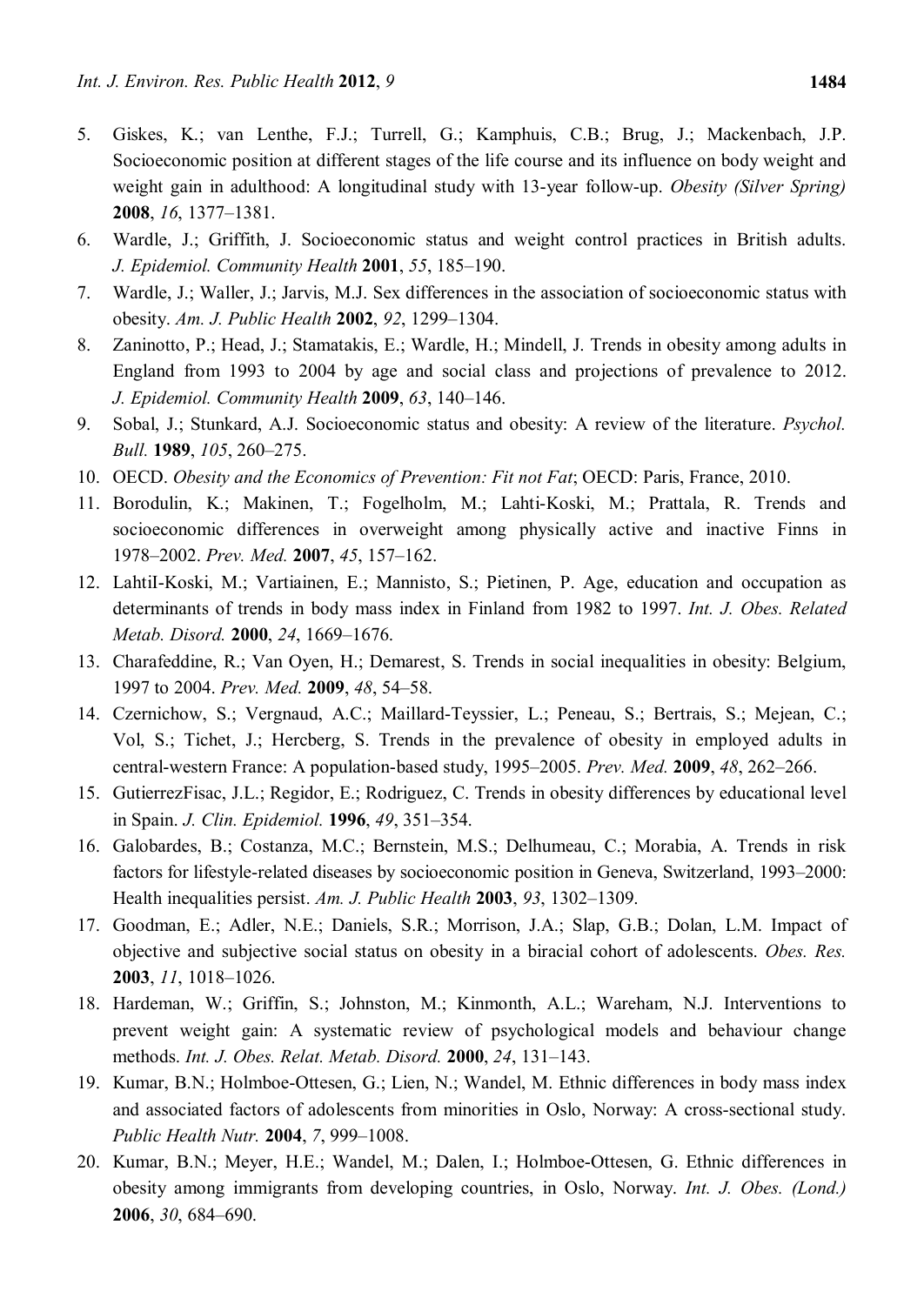- 21. Daryani, A.; Kocturk, T.; Andersson, A.; Karlstro, B.; Vessby, B.; Becker, W. Reported macronutrient intake and metabolic risk factors: Immigrant women from Iran and Turkey compared with native Swedish women. *Scand. J. Food Nutr.* **2006**, *50*, 166–172.
- 22. Dowse, G.; Zimmet, P. The thrifty genotype in non-insulin dependent diabetes. *BMJ* **1993**, *306*, 532–533.
- 23. Lobstein, T.; Millstone, E.; PorGrow Research, T. Context for the PorGrow study: Europe's obesity crisis. *Obes. Rev.* **2007**, *8*, 7–16.
- 24. Jackson-Leach, R.; Lobstein, T. Estimated burden of paediatric obesity and comorbidities in Europe. Part 1. The increase in the prevalence of child obesity in Europe is itself increasing. *Int. J. Pediatr. Obes.* **2006**, *1*, 26–32.
- 25. Lobstein, T.; Baur, L.; Uauy, R.; TaskForce IIO. Obesity in children and young people: A crisis in public health. *Obes. Rev.* **2004**, *5*, 4–104.
- 26. Branca, F.; Nikogosian, H.; Lobstein, T. The challenge of obesity in the European Region and the strategies for response. Copenhagen: World Health Organization, Regional Office for Europe; 2007. Available online: http://www.euro.who.int/document/E90711.pdf (accessed on 30 June 2008).
- 27. Salanave, B.; Peneau, S.; Rolland-Cachera, M.F.; Hercberg, S.; Castetbon, K. Stabilization of overweight prevalence in French children between 2000 and 2007. *Int. J. Pediatr. Obes.* **2009**, *4*, 66–72.
- 28. Cattaneo, A.; Monasta, L.; Stamatakis, E.; Lioret, S.; Castetbon, K.; Frenken, F.; Manios, Y.; Moschonis, G.; Sawa, S.; Zaborskis, A.; *et al.* Overweight and obesity in infants and pre-school children in the European Union: A review of existing data. *Obes. Rev.* **2010**, *11*, 389–398.
- 29. Lazzeri, G.; Rossi, S.; Pammolli, A.; Pilato, V.; Pozzi, T.; Giacchi, M.V. Underweight and overweight among children and adolescents in Tuscany (Italy). Prevalence and short-term trends. *J. Prev. Med. Hyg.* **2008**, *49*, 13–21.
- 30. Aeberli, I.; Ammann, R.S.; Knabenhans, M.; Molinari, L.; Zimmermann, M.B. Decrease in the prevalence of paediatric adiposity in Switzerland from 2002 to 2007. *Public Health Nutr.* **2010**, *13*, 806–811.
- 31. Lissner, L.; Sohlstrom, A.; Sundblom, E.; Sjoberg, A. Trends in overweight and obesity in Swedish schoolchildren 1999–2005: Has the epidemic reached a plateau? *Obes. Rev.* **2010**, *11*, 553–559.
- 32. Hébel, P. French Observatory on Consumption. Centre de recherche pour l'étude et l'observation des conditions de vie, Paris, France. Personal Communication, 2012.
- 33. CREDOC. Survey on the Behaviours and Consumption of the French population (Enquete CCAF: Comportements et Consommations Alimentaires des Français). Unpublished, Centre de recherche pour l'étude et l'observation des conditions de vie (CREDOC), Paris, France, 2010.
- 34. Shrewsbury, V.; Wardle, J. Socioeconomic status and adiposity in childhood: A systematic review of cross-sectional studies 1990–2005. *Obesity (Silver Spring)* **2008**, *16*, 275–284.
- 35. Currie, C.; Gabhainn, S.; Godeau, E.; Roberts, C.; Smith, R.; Currie, D.; Picket, W.; Richter, M.; Morgan, A.; Barnekow, V. *Inequalities in Young People's Health. HBSC International Report from the 2005/2006 Survey*; World Health Organization Regional Office for Europe: Copenhagen, Denmark, 2008.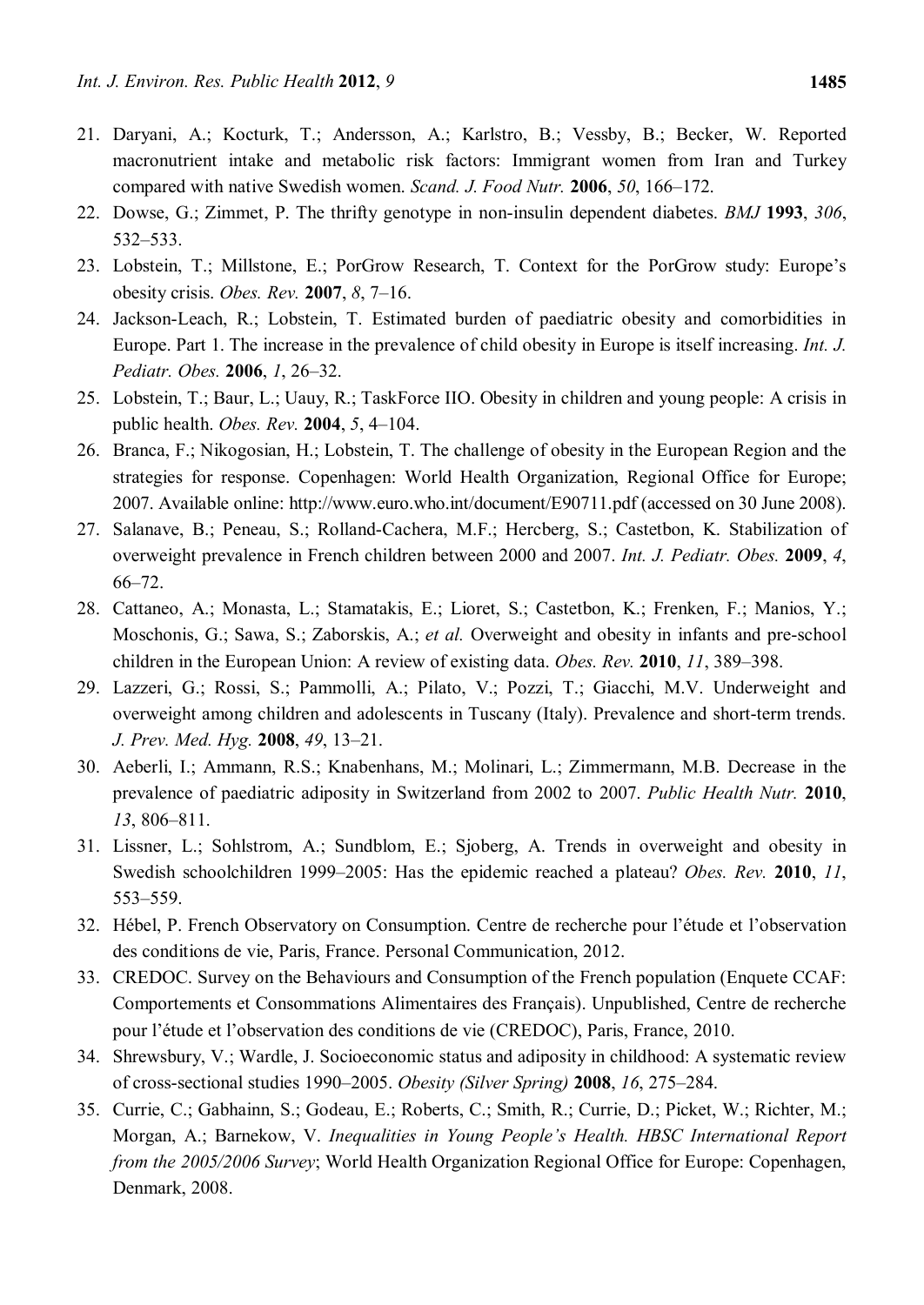- 36. Due, P.; Damsgaard, M.T.; Rasmussen, M.; Holstein, B.E.; Wardle, J.; Merlo, J.; Currie, C.; Ahluwalia, N.; Sorensen, T.I.; Lynch, J.; *et al.* Socioeconomic position, macroeconomic environment and overweight among adolescents in 35 countries. *Int. J. Obes. (Lond.)* **2009**, *33*, 1084–1093.
- 37. Van Rossem, L.; Silva, L.M.; Hokken-Koelega, A.; Arends, L.R.; Moll, H.A.; Jaddoe, V.W.; Hofman, A.; Mackenbach, J.P.; Raat, H. Socioeconomic status is not inversely associated with overweight in preschool children. *J. Pediatr.* **2010**, *157*, 929–935.
- 38. Howe, L.D.; Tilling, K.; Galobardes, B.; Smith, G.D.; Ness, A.R.; Lawlor, D.A. Socioeconomic disparities in trajectories of adiposity across childhood. *Int. J. Pediatr. Obes.* **2011**, *6*, e144–e153.
- 39. Pinot De Moira, A.; Power, C.; Li, L. Changing influences on childhood obesity: A study of 2 generations of the 1958 british birth cohort. *Am. J. Epidemiol.* **2010**, *171*, 1289–1298.
- 40. Currie, C.; Currie, D.; Menchini, L.; Richardson, D.; Roberts, C. *Comparing Inequality in the Well-Being of Children in Economically Advanced Countries: A Methodology*; Innocenti Working Paper (IWP-2010-19, revised version December 2011). UNICEF Innocenti Research Centre: Florence, Italy, 2011. Available online: http://www.unicef-irc.org/publications/pdf/ iwp\_2010\_19.pdf (accessed on 20 January 2012).
- 41. Sassi, F. *Obesity and the Economics of Prevention: Fit not Fat*; Organization for Economic Cooperation and Development (OECD): Paris, France, 2010. Available online: http://dx.doi.org/10.1787/888932315944 (accessed on 20 January 2012).
- 42. Cole, T.; Bellizzi, M.; Flegal, K.; Dietz, W. Establishing a standard definition for child overweight and obesity worldwide: International survey. *BMJ* **2000**, *320*, 1240–1243.
- 43. Lioret, S.; Touvier, M.; Dubuisson, C.; Dufour, A.; Calamassi-Tran, G.; Lafay, L.; Volatier, J.L.; Maire, B. Trends in child overweight rates and energy intake in France from 1999 to 2007: Relationships with socioeconomic status. *Obesity (Silver Spring)* **2009**, *17*, 1092–1100.
- 44. Kautiainen, S.; Koivisto, A.-M.; Koivusilta, L.; Lintonen, T.; Virtanen, S.M.; Rimpela, A. Sociodemographic factors and a secular trend of adolescent overweight in Finland. *Int. J. Pediatr. Obes.* **2009**, *4*, 360–370.
- 45. Romon, M.; Duhamel, A.; Collinet, N.; Weill, J. Influence of social class on time trends in BMI distribution in 5-year-old French children from 1989 to 1999. *Int. J. Obes. (Lond.)* **2005**, *29*, 54–59.
- 46. Brunt, H.; Lester, N.; Davies, G.; Williams, R. Childhood overweight and obesity: Is the gap closing the wrong way? *J. Public Health* **2008**, *30*, 145–152.
- 47. Semmler, C.; Ashcroft, J.; van Jaarsveld, C.H.; Carnell, S.; Wardle, J. Development of overweight in children in relation to parental weight and socioeconomic status. *Obesity (Silver Spring)* **2009**, *17*, 814–820.
- 48. Stamatakis, E.; Wardle, J.; Cole, T.J. Childhood obesity and overweight prevalence trends in England: Evidence for growing socioeconomic disparities. *Int. J. Obes. (Lond.)* **2010**, *34*, 41–47.
- 49. De Spiegelaere, M.; Dramaix, M.; Hennart, P. Social class and obesity in 12-year-old children in Brussels: Influence of gender and ethnic origin. *Eur. J. Pediatr.* **1998**, *157*, 432-435.
- 50. Nettle, D. Why are there social gradients in preventative health behavior? A perspective from behavioral ecology. *PLoS One* **2010**, *5*, doi:10.1371/journal.pone.0013371.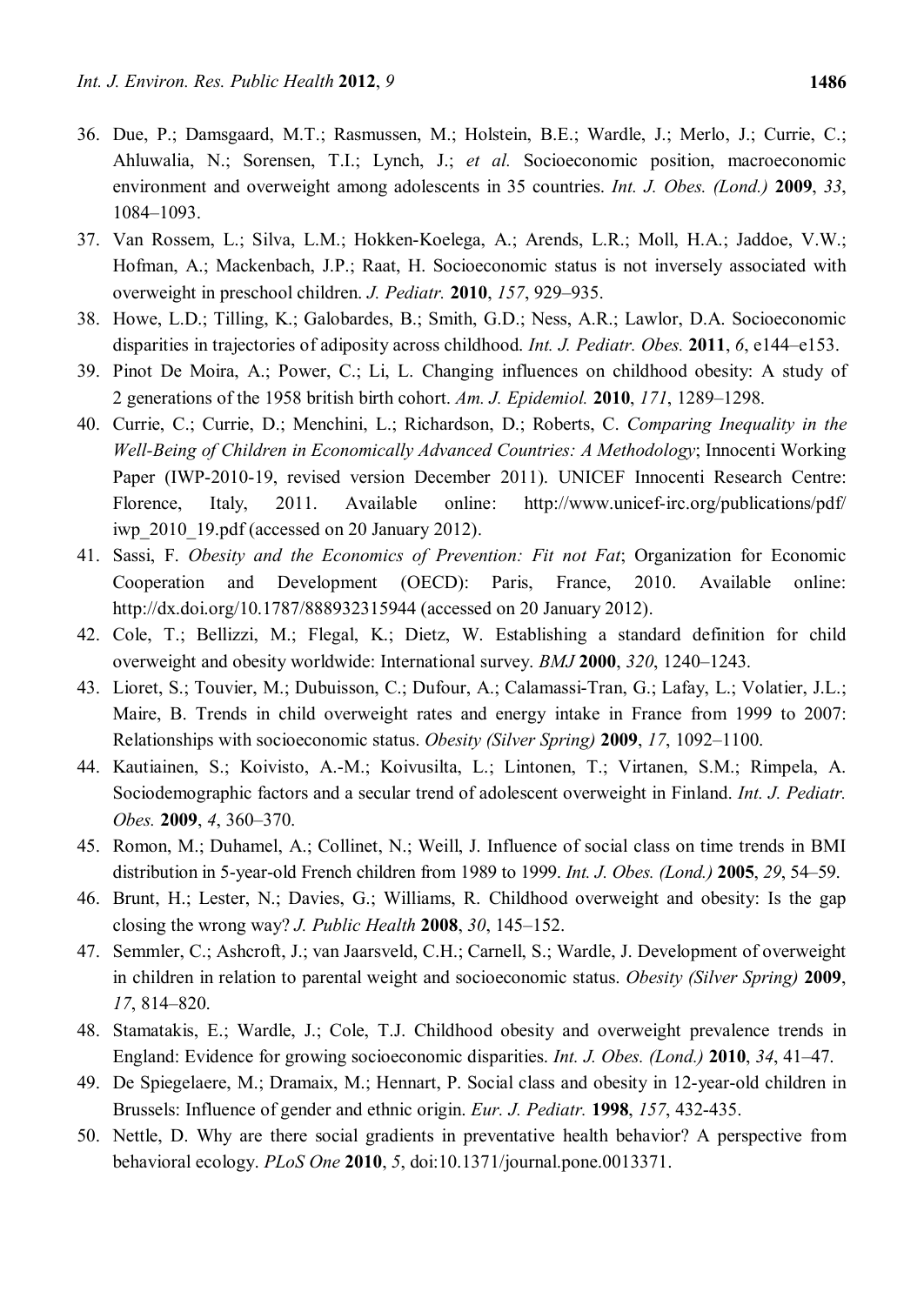- 51. McMillen, I.C.; MacLaughlin, S.M.; Muhlhausler, B.S.; Gentili, S.; Duffield, J.L.; Morrison, J.L. Developmental origins of adult health and disease: The role of periconceptional and foetal nutrition. *Basic Clin. Pharmacol. Toxicol.* **2008**, *102*, 82–89.
- 52. Kramer, M.; Séguin, L.; Lydon, J.; Goulet, L. Socio-economic disparities in pregnancy outcome: Why do the poor fare so poorly? *Paediatr. Perinat. Epidemiol.* **2000**, *14*, 194–210.
- 53. Matijasevich, A.; Victora, C.G.; Lawlor, D.A.; Golding, J.; Menezes, A.M.; Araujo, C.L.; Barros, A.J.; Santos, I.S.; Barros, F.C.; Smith, G.D. Association of socioeconomic position with maternal pregnancy and infant health outcomes in birth cohort studies from Brazil and the UK. *J. Epidemiol. Community Health* **2012**, *66*, 127–135.
- 54. Huang, J.S.; Lee, T.A.; Lu, M.C. Prenatal programming of childhood overweight and obesity. *Matern. Child Health J.* **2007**, *11*, 461–473.
- 55. Monasta, L.; Batty, G.D.; Cattaneo, A.; Lutje, V.; Ronfani, L.; van Lenthe, F.J.; Brug, J. Early-life determinants of overweight and obesity: A review of systematic reviews. *Obes. Rev.* **2010**, *11*, 695–708.
- 56. Parsons, T.J.; Power, C.; Logan, S.; Summerbell, C.D. Childhood predictors of adult obesity: A systematic review. *Int. J. Obes. (Lond.)* **1999**, *23*, S1–S107.
- 57. Bundred, P.; Kitchiner, D.; Buchan, I. Prevalence of overweight and obese children between 1989 and 1998: Population based series of cross sectional studies. *BMJ* **2001**, *322*, 326–328.
- 58. Robertson, A.; Lobstein, T.; Knai, C. *Obesity and Socio-Economic Groups in Europe: Evidence Review and Implications for Action*; Health and Consumer Protection Directorate General of the European Commission: Brussels, Belgium, 2007. Available online: http://ec.europa.eu/health/ph\_ determinants/life\_style/nutrition/documents/ev20081028\_rep\_en.pdf (accessed on 16 March 2012).
- 59. Barker, D.J. Obesity and early life. *Obes. Rev.* **2007**, *8*, 45–49.
- 60. Snethen, J.A.; Hewitt, J.B.; Goretzke, M. Childhood obesity: The infancy connection. *J. Obstet. Gynecol. Neonatal Nurs.* **2007**, *36*, 501–510.
- 61. Olafsdottir, A.S.; Skuladottir, G.V.; Thorsdottir, I.; Hauksson, A.; Steingrimsdottir, L. Combined effects of maternal smoking status and dietary intake related to weight gain and birth size parameters. *BJOG* **2006**, *113*, 1296–1302.
- 62. French Ministry of Health. *La Naissance en France en 1995. Enquête Nationale Périnatale*; Ministere du Travail et des Affaires Sociales, French Ministry of Health: Paris, France. 1995.
- 63. French Ministry of Health. *Enquête nationale périnatale 2003*; Ministry of Health/INSERM, French Ministry of Health: Paris, France, 2005.
- 64. French Ministry of Health. *Enquête nationale périnatale 1998*; Ministry of Health: Paris, France, 2001.
- 65. Dubois, L.; Girard, M. Social inequalities in infant feeding during the first year of life. The Longitudinal Study of Child Development in Quebec (LSCDQ 1998–2002). *Public Health Nutr.* **2003**, *6*, 773–783.
- 66. Wijndaele, K.; Lakshman, R.; Landsbaugh, J.R.; Ong, K.K.; Ogilvie, D. Determinants of early weaning and use of unmodified cow's milk in infants: A systematic review. *J. Am. Diet. Assoc.* **2009**, *109*, 2017–2028.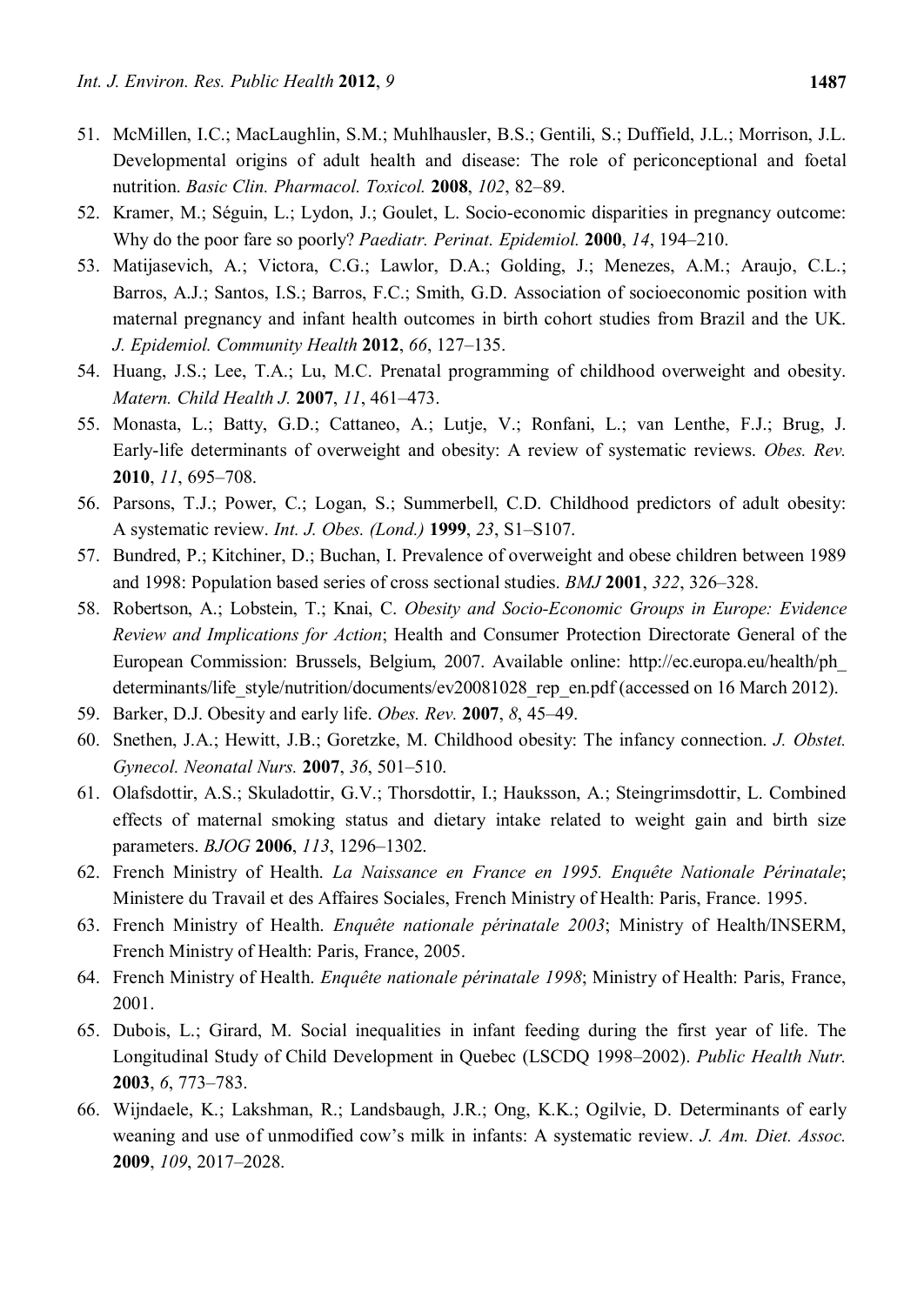- 67. Arenz, S.; von Kries, R. Protective effect of breastfeeding against obesity in childhood. Can a meta-analysis of observational studies help to validate the hypothesis? *Adv. Exp. Med. Biol.* **2005**, *569*, 40–48.
- 68. Hilson, J.A.; Rasmussen, K.M.; Kjolhede, C.L. Excessive weight gain during pregnancy is associated with earlier termination of breast-feeding among White women. *J. Nutr.* **2006**, *136*, 140–146.
- 69. Hilson, J.A.; Rasmussen, K.M.; Kjolhede, C.L. High prepregnant body mass index is associated with poor lactation outcomes among white, rural women independent of psychosocial and demographic correlates. *J. Hum. Lact.* **2004**, *20*, 18–29.
- 70. Baker, J.L.; Michaelsen, K.F.; Sorensen, T.I.; Rasmussen, K.M. High prepregnant body mass index is associated with early termination of full and any breastfeeding in Danish women. *Am. J. Clin. Nutr.* **2007**, *86*, 404–411.
- 71. Viswanathan, M.; Siega-Riz, A.M.; Moos, M.K.; Deierlein, A.; Mumford, S.; Knaack, J.; Thieda, P.; Lux, L.; Lohr, K.N. Outcomes of Maternal Weight Gain. In *Evidence Reports/Technology Assessessments*; Agency for Healthcare Research and Quality: Rockville, MD, USA, 2008; pp. 1–223.
- 72. Whitaker, R.C.; Phillips, S.M.; Orzol, S.M.; Burdette, H.L. The association between maltreatment and obesity among preschool children. *Child Abuse Negl.* **2007**, *31*, 1187–1199.
- 73. Mathieson, A.; Koller, T. *Addressing the Socioeconomic Determinants of Healthy Eating Habits and Physical Activity Levels among Adolescents*; World Health Organization: Copenhagen, Denmark, 2006.
- 74. Eisenmann, J.C.; Gundersen, C.; Lohman, B.J.; Garasky, S.; Stewart, S.D. Is food insecurity related to overweight and obesity in children and adolescents? A summary of studies, 1995–2009. *Obes. Rev.* **2011**, *12*, e73–e83.
- 75. Lohman, B.J.; Stewart, S.; Gundersen, C.; Garasky, S.; Eisenmann, J.C. Adolescent overweight and obesity: Links to food insecurity and individual, maternal, and family stressors. *J. Adolesc. Health* **2009**, *45*, 230–237.
- 76. Cullen, K.W.; Ash, D.M.; Warneke, C.; de Moor, C. Intake of soft drinks, fruit-flavored beverages, and fruits and vegetables by children in grades 4 through 6. *Am. J. Public Health* **2002**, *92*, 1475–1478.
- 77. Cribb, V.L.; Jones, L.R.; Rogers, I.S.; Ness, A.R.; Emmett, P.M. Is maternal education level associated with diet in 10-year-old children? *Public Health Nutr.* **2011**, *14*, 2037–2048.
- 78. Naska, A.; Bountziouka, V.; Trichopoulou, A.; Participants, D. Soft drinks: Time trends and correlates in twenty-four European countries. A cross-national study using the DAFNE (Data Food Networking) databank. *Public Health Nutr.* **2010**, *13*, 1346–1355.
- 79. Sallis, J.F.; Zakarian, J.M.; Hovell, M.F.; Hofstetter, C.R. Ethnic, socioeconomic, and sex differences in physical activity among adolescents. *J. Clin. Epidemiol.* **1996**, *49*, 125–134.
- 80. Booth, S.L.; Sallis, J.F.; Ritenbaugh, C.; Hill, J.O.; Birch, L.L.; Frank, L.D.; Glanz, K.; Himmelgreen, D.A.; Mudd, M.; Popkin, B.M.; *et al.* Environmental and societal factors affect food choice and physical activity: Rationale, influences, and leverage points. *Nutr. Rev.* **2001**, *59*, S21–S39; discussion S57–S65.